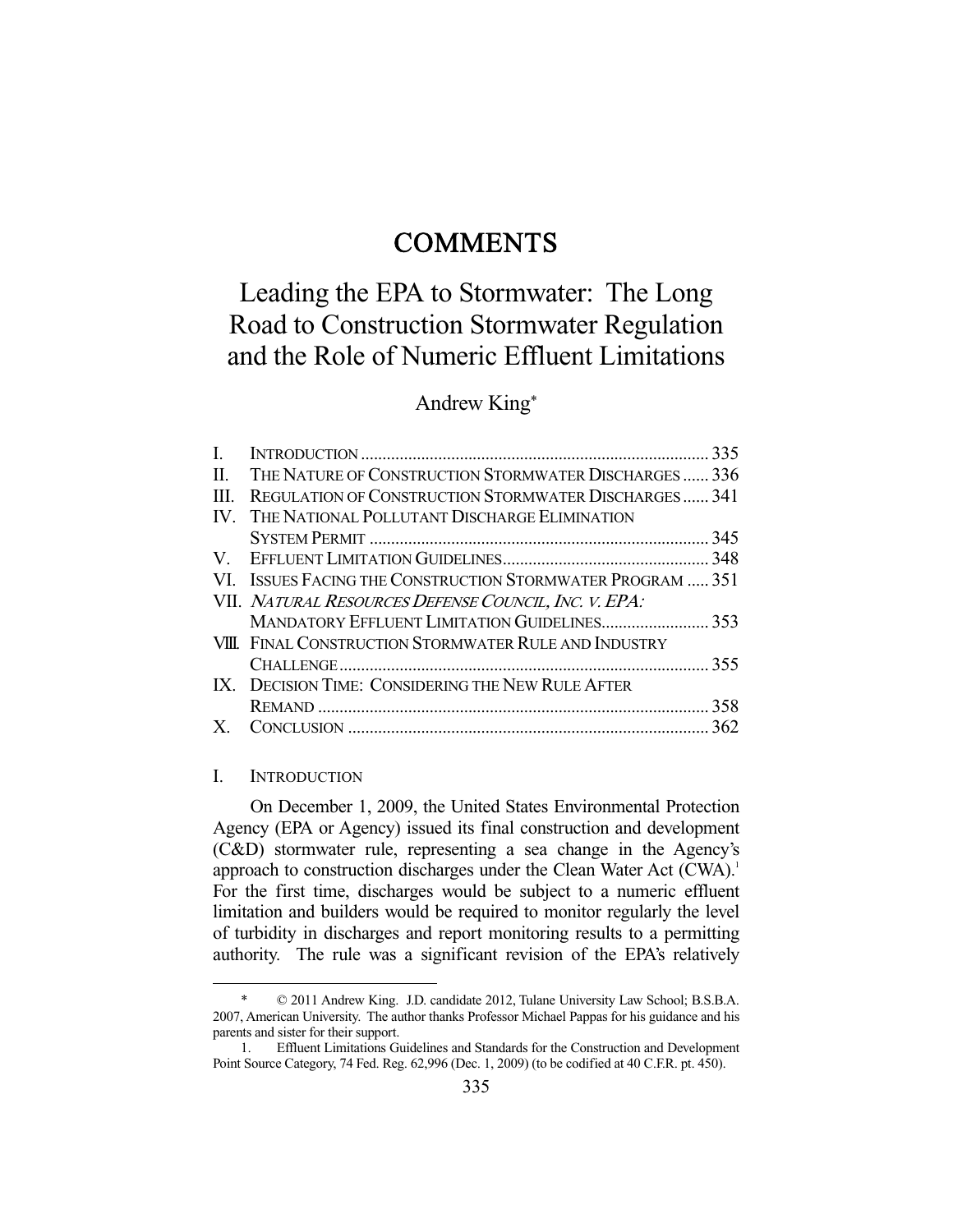hands-off policy, which had manifested itself in widespread industry noncompliance and elicited immediate legal action from the building industry. In response to this industry pressure, the EPA had the numeric effluent limitation remanded back to itself for an eighteen-month period to reconsider the nature of the limitation.<sup>2</sup> By adding the numeric measure of pollutant discharge, the EPA gave itself a powerful regulatory tool. A numeric limitation ensures that a builder's on-site controls are preventing pollutants from reaching receiving waters and storm sewers. Additionally, through its regular monitoring and reporting requirements, the numeric limitation secures a stronger relationship between industry and regulatory authorities, thereby ensuring that the lack of enforcement and subsequent noncompliance and environmental harm characterizing prior EPA regulations will not be repeated. To best promote the goals of the CWA, the EPA should reinstitute the numeric effluent limitation for turbidity following remand.

 This Comment will introduce the scale of the American construction industry and its impact on the nation's waters, trace the gradual application of the CWA to C&D stormwater discharges, and consider the role of numeric effluent limitations in construction stormwater regulation going forward.

## II. THE NATURE OF CONSTRUCTION STORMWATER DISCHARGES

 Construction stormwater pollution is necessarily the product of construction, and America does not lack for construction. In the decades following World War II, the United States experienced both an unprecedented level of prosperity and a massive population gain. Within twenty years of the war's end, the U.S. population increased by more than fifty million people, reaching the  $200$  million mark in  $1965$ .<sup>3</sup> These population explosions were often localized in large metropolitan areas. The population of Los Angeles jumped from under four million to over eight million; the cities of Miami, Phoenix, and San Jose saw their populations more than triple in the same period.<sup>4</sup>

 These increasing numbers initiated a process of community decentralization. As urban centers became increasingly dense or, for social reasons, less attractive to homebuyers, Americans moved to thenundeveloped suburban areas often accessible via newly constructed

 <sup>2.</sup> EPA's Unopposed Motion for Partial Vacature of the Final Rule, Remand of the Record, to Vacate Briefing Schedule, and to Hold Case in Abeyance, Wisc. Builders Ass'n v. EPA, No. 09-4113 (7th Cir. Aug. 13, 2010) [hereinafter EPA's Unopposed Motion].

 <sup>3.</sup> ROBERT BRUEGMANN, SPRAWL: A COMPACT HISTORY 42 (2005).

 <sup>4.</sup> Id. at 42-43.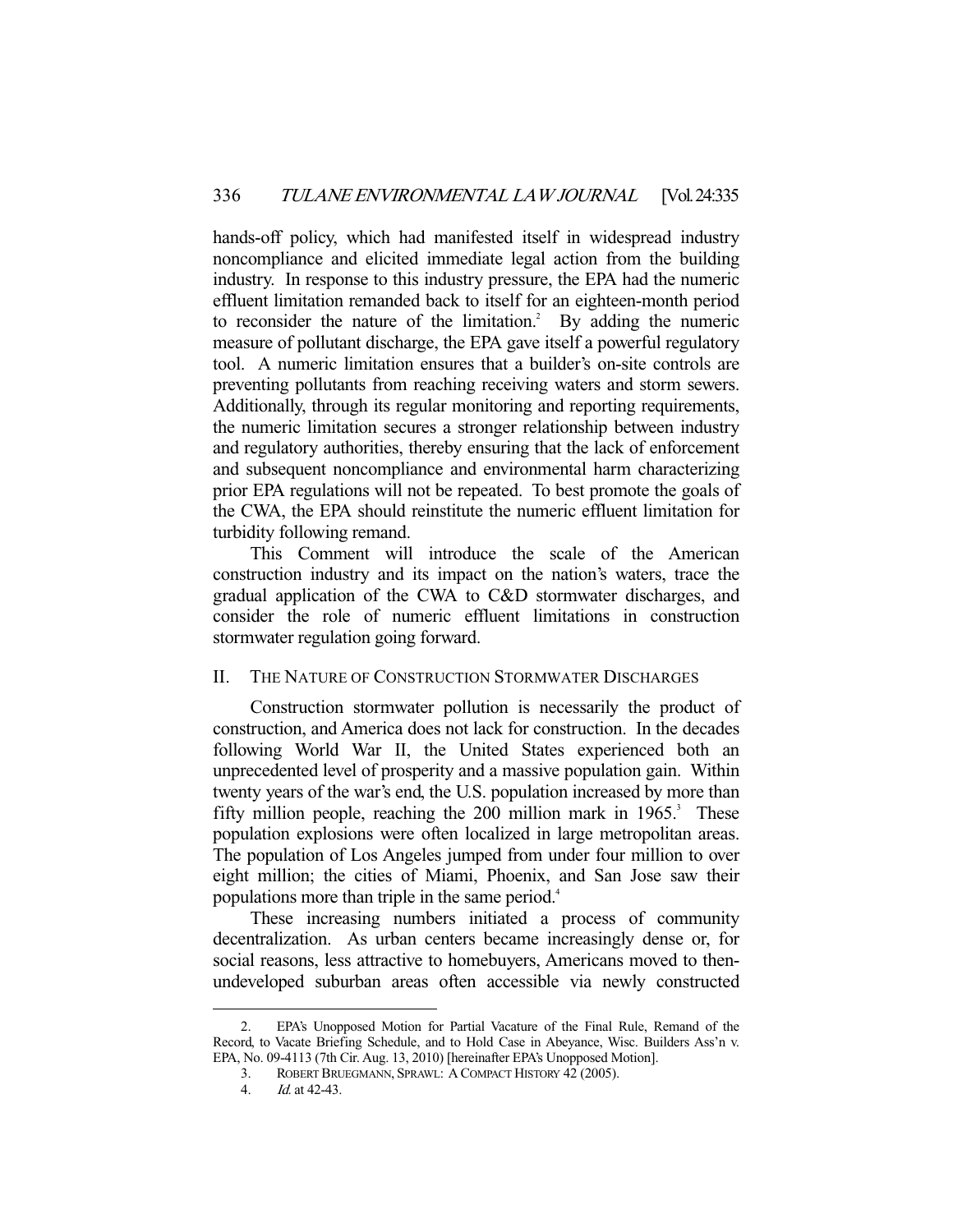interstate highway systems. In addition to the commercial enterprises established to support newly transplanted residents, the suburban landscape offered nonservice businesses large parcels of land at relatively inexpensive prices. Manufacturing facilities and factories were established or relocated to suburban developments and business parks, as were government offices and large corporate campuses.<sup>5</sup> While this shift is often expressed in the terms of relocation, from urban to exurban, the more accurate characterization of suburban development is expansion, or addition—more people, more homes, more buildings.

 Facilitating this suburban expansion was a construction industry that had perfected a rapid construction model by reducing the costs of building and streamlining actual construction through large-scale production and standardization, applying industrial strategies to the construction of homes and businesses.<sup>6</sup> Using these high-volume construction techniques, the C&D industry today is able to develop approximately 2.2 million acres of land every year.<sup>7</sup> From 1978 to 2010, the industry averaged 1,465,245 home starts annually, the vast majority coming through the construction of single family homes.<sup>8</sup> That number peaked in 2005 when construction began on more than two million homes, but has declined as the housing market suffered the effects of recession as well as a nationwide foreclosure crisis.<sup>9</sup> Less than 600,000 homes were started in 2009 and 2010, both years representing all-time lows since data was collected, but the numbers are expected to rebound to above 1.5 million by  $2012.^{10}$  This dip in home starts should not be taken to signal the permanent decline of residential building. The pace of homebuilding correlates generally with national economic performance, and as the economy rebounds, the construction industry will respond to the associated increase in demand for new homes, especially considering the almost 100 million residents the United States is expected to add in

<sup>5.</sup> See id. at 44-47. Many urban manufacturing areas and central business districts were located in aging buildings that had suffered from lack of adequate investment. The cost to put down roots in a new, suburban facility or office space was often less than continuing to invest in deteriorating urban locations, many of which were located in central city areas with declining property values and disappearing residents.

 <sup>6.</sup> See id. at 43-44.

 <sup>7.</sup> Memorandum from Walker B. Smith, Dir., Office of Regulatory Enforcement, EPA, 2003 Storm Water Compliance and Enforcement Strategy 11 (Aug. 14, 2003), available at http://www.epa.gov/compliance/resources/policies/civil/cwa/stwenfstrategy2003.pdf.

<sup>8.</sup> See Annual Housing Starts (1978-2010), NAT'L ASS'N OF HOME BUILDERS, http:// www.nahb.org/generic.aspx?sectionID=130&genericContentID=554 (last visited Apr. 9, 2011). 9. Id.

 <sup>10.</sup> Effluent Limitations Guidelines and Standards for the Construction and Development Point Source Category, 74 Fed. Reg. 62,996, 63,031 (Dec. 1, 2009) (to be codified at 40 C.F.R. pt. 450).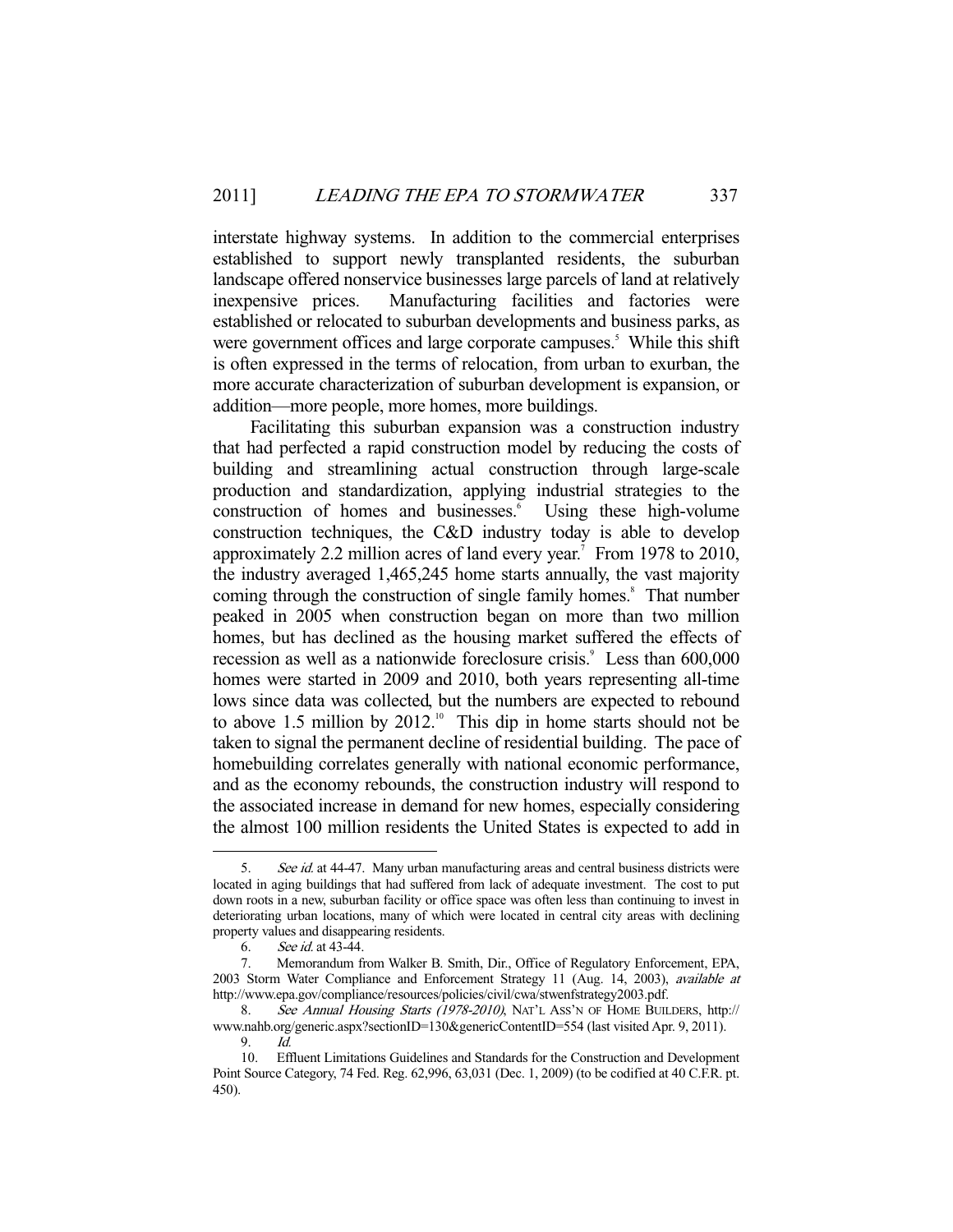the next thirty years.<sup>11</sup> If anything, the scope of the current residential foreclosure crisis is as much a reflection of the C&D industry's capacity to construct homes quickly and on a massive scale as it is an indictment of questionable lending policies.

 The construction process produces a number of pollutants that can have a significant impact on surrounding environments, especially when development reaches the scale experienced in the United States in the last half century. Exhaust emissions from diesel-powered construction equipment and small airborne dust particles affect air quality, excavations can disturb buried pollutants, and on-site activities such as the use of electrical saws and generators produce noise pollution that affects nearby humans and animals. In addition, construction sites often harm local waters through the addition of pollutants to groundwater and through stormwater runoff, which transports on-site pollutants to nearby waters.

 Stormwater runoff is a major source of water pollution in the United States, at times "comparable to, if not greater than, contamination from industrial and sewage sources."12 Stormwater discharges are unique among pollution sources in that the volume of discharge is unrelated to activity at the discharge source. While an industrial facility's sulfur dioxide emissions correlate to its level of production, the amount of stormwater requiring control is determined by a wholly uncontrollable variable—the amount of rainfall. Control and regulation of stormwater is complicated by the highly variable nature of resulting discharges, which are influenced by "the severity of a particular storm event, the frequency of storm events, flow rates, absorption capacities of surrounding soils, [and] pollutant types and concentrations," among other factors.<sup>13</sup>

 Construction is a transformative process, whether measured by the presence of structural additions to a property or the physical alterations required to prepare a site for construction. Sites selected for development typically must be cleared, graded, or excavated— processes that remove vegetation and root systems providing soil stability and invariably disturb soil—before building can begin on a site.<sup>14</sup> This loose

 <sup>11.</sup> U.S. Population Projections, U.S CENSUS BUREAU, http://www.census.gov/population/ www/projections/summarytables.html (last visited Apr. 9, 2011).

 <sup>12.</sup> Envtl. Def. Ctr., Inc. v. EPA, 344 F.3d 832, 840 (9th Cir. 2003) (quoting Richard G. Cohn-Lee & Diane M. Cameron, Urban Stormwater Runoff Contamination of the Chesapeake Bay: Sources and Mitigation, 14 ENVTL. PROF. 10, 10 (1992)).

 <sup>13.</sup> John H. Minan, General Industrial Storm Water Permits and the Construction Industry: What Does the Clean Water Act Require?, 9 CHAP. L. REV. 265, 286 (2006).

 <sup>14.</sup> Effluent Limitations Guidelines and Standards for the Construction and Development Point Source Category, 74 Fed. Reg. at 62,998; Richard Eldon Davis & Neil C. Johnson, Permits, Best Management Practices, and Construction Sites: Don't Muddy the Water, or Else!, 61 ALA. LAW. 330, 331 (2000).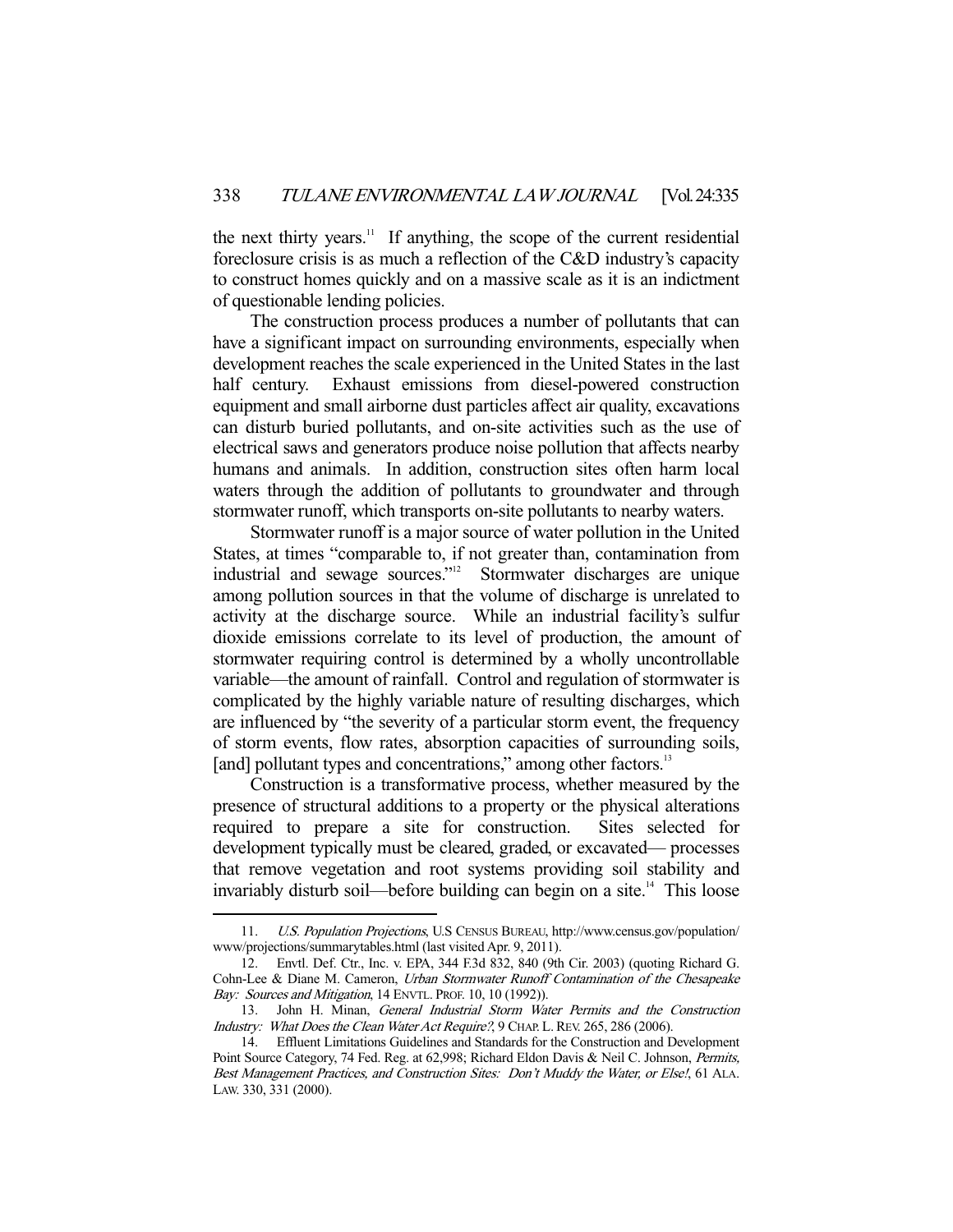soil is then vulnerable to stormwater runoff, transporting the soil off-site, along with any materials, chemicals, or other organic or mineral pollutants absorbed by the soil, and depositing it into receiving waters or storm sewers. The rate of runoff is often accelerated, and therefore more destructive, when a construction project requires areas of permeable soil to be compacted or covered by a nonpermeable surface, such as a paved street, so that the soil is unable to absorb water moving across its surface.

 In general, construction sites discharge a limited quantity of nonorganic and toxic organic pollutants, usually fluids from on-site vehicles and machinery and construction material debris such as asphalt sealants, copper flashing, adhesive materials, and concrete admixtures.<sup>15</sup> The principal pollutants to be controlled on construction sites—and the principal concern of permit programs—are sediment and turbidity transported in stormwater runoff and through erosion.<sup>16</sup>

 Sediment pollution is the "deposition of soil particles, both mineral and organic" into receiving waters. $17$  Soil can contain colloids, silt, clay, and sand particles that are easily carried away by rain or snow-melt moving across disturbed or bare soil.<sup>18</sup> Depending on its density, soil will either remain suspended in flowing receiving water or quickly reach the water's bottom. Because stormwater runoff often deposits a large volume of sediment over a short period of time—an example would be the peak flow following an intense afternoon thunderstorm—the effect on receiving waters is similar to dumping and can have a violent effect on aquatic life.19 Large discharges can smother roe, reduce oxygen levels in receiving water, block sunlight, disrupt feeding, and bury insects and aquatic vegetation that provide food for fish.<sup>20</sup>

 In addition to its environmental and ecological impacts, sediment pollution has direct and powerful economic consequences. Without a stormwater control policy in place, sedimentation would cause more than \$9.2 billion in damages *every year*—\$1.6 billion in loss of water storage capacity, \$1.3 billion in dredging expenses, \$1.3 billion in flood damages, \$1.7 billion in additional water treatment, \$575 million in

 <sup>15.</sup> Effluent Limitations Guidelines and Standards for the Construction and Development Point Source Category, 74 Fed. Reg. at 63,011.

 <sup>16.</sup> OFFICE OF WATER, EPA, STORM WATER MANAGEMENT FOR CONSTRUCTION ACTIVITIES: DEVELOPING POLLUTION PREVENTION PLANS AND BEST MANAGEMENT PRACTICES 3-1 (1992), available at http://www.epa.gov/npdes/pubs/chap03\_conguide.pdf.

 <sup>17.</sup> Effluent Limitations Guidelines and Standards for the Construction and Development Point Source Category, 74 Fed. Reg. at 63,011.

<sup>18.</sup> *Id.* at 63,010.

 <sup>19.</sup> See Nw. Envtl. Def. Ctr. v. Brown, 617 F.3d 1176, 1180 (9th Cir. 2010).

 <sup>20.</sup> Id.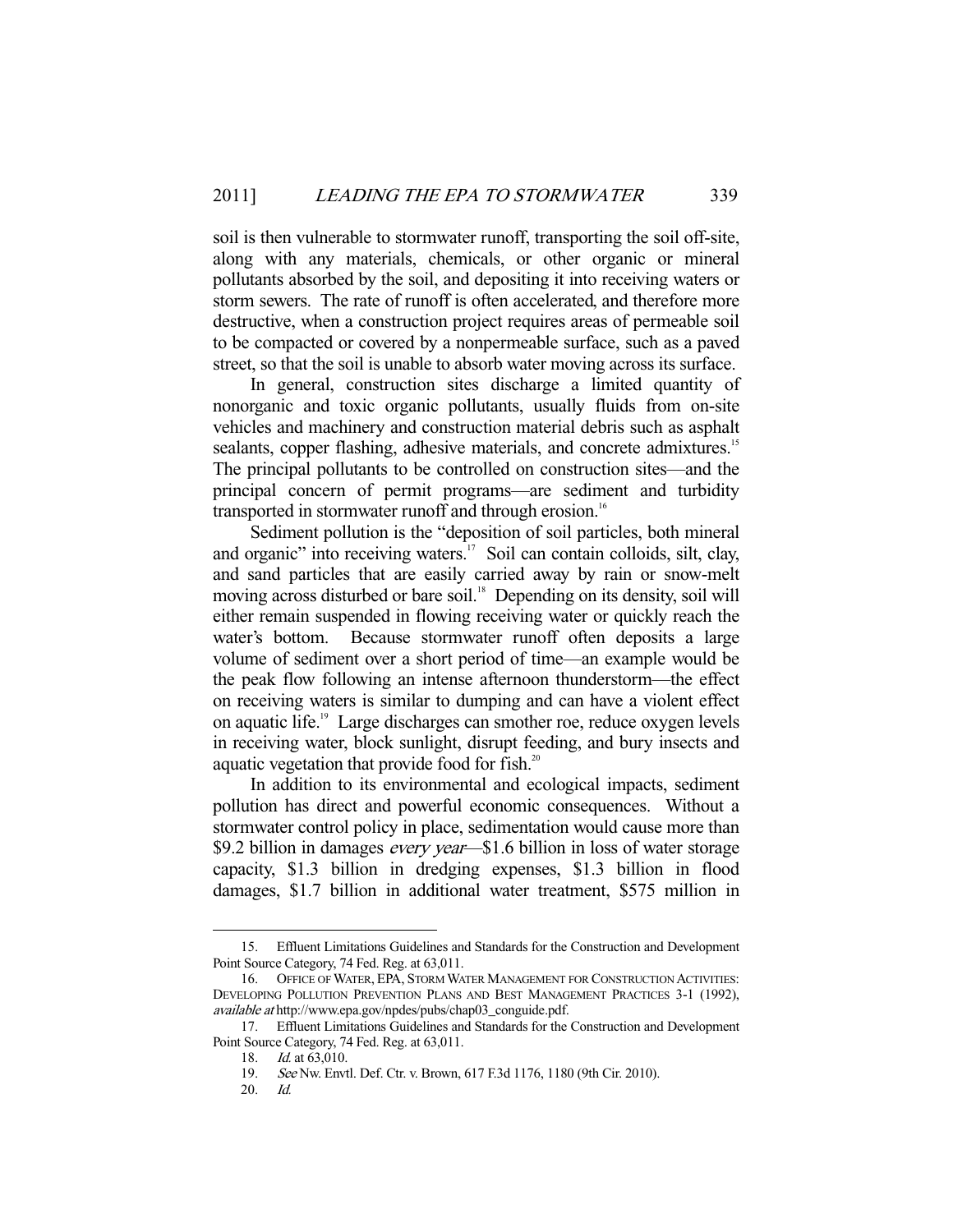damage to fisheries, and \$2.7 billion in degradation of recreational waters.<sup>21</sup> Stormwater discharges from construction activities are especially potent sources of sedimentation, producing more water degradation per acre of land use than any other degradation source.<sup>22</sup> The total suspended solids concentration in water from uncontrolled construction sites can be more than 150 times greater than the concentration resulting from runoff from undeveloped land.<sup>23</sup>

 Turbidity is not a specific physical pollutant, but rather a measure of light blockage in receiving waters caused by materials suspended in the water. The EPA defines turbidity as "an expression of the optical property that causes light to be scattered and absorbed rather than transmitted in a straight line through the water."24 While turbidity is not what would be considered a traditional pollutant, the EPA believes that it "fits easily" within the CWA definition of "pollutant," which courts have consistently held is a broad and accommodating definition.<sup>25</sup> Turbidity is valuable from a monitoring standpoint as an "indicator" pollutant that signals the presence of other pollutants in discharges from construction sites, including metals and nutrients.<sup>26</sup> In its Effluent Limitations Guidelines and Standards for the Construction and Development Point Source Category Rule, which is discussed later in this Comment, the EPA cited this indicator quality as the reason it selected turbidity as the target of numeric limitations.<sup>27</sup>

 Erosion is often the mechanism though which sediment and turbidity pollution reach receiving waters.<sup>28</sup> Its effects are felt both onand off-site. On-site, erosion removes productive soils; off-site, erosion causes a multitude of problems similar to those resulting from sedimentation: "degrading water quality, impairing biological communities, silting streams, and causing localized flooding."29 Rainfall

<sup>21.</sup> David L. Hatchett, Regulation of Construction Site Stormwater Runoff: We Can Do Better Than This, 29 IND. L. REV. 153, 155 nn.21-22 (1995). These figures were calculated in 1985, before the 1987 Stormwater Amendments became effective, and are adjusted for inflation.

<sup>22.</sup> *Id.* at 156.

 <sup>23.</sup> Memorandum from Walker B. Smith, supra note 7, at 11.

 <sup>24.</sup> Proposed General NPDES Permit for Placer Mine in Alaska, 61 Fed. Reg. 3403, 3422 (Jan. 31, 1996).

 <sup>25.</sup> Effluent Limitations Guidelines and Standards for the Construction and Development Point Source Category, 74 Fed. Reg. 62,996, 63,006 (Dec. 1, 2009) (to be codified at 40 C.F.R. pt. 450) (citing Nat'l Wildlife Fed'n v. Gorsuch, 693 F.2d 156, 174 n.56 (D.C. Cir. 1982)); Sierra Club v. Cedar Point Oil Co., 73 F.3d 546, 565 (5th Cir. 1996).

 <sup>26.</sup> Effluent Limitations Guidelines and Standards for the Construction and Development Point Source Category, 74 Fed. Reg. at 63,006.

<sup>27.</sup> *Id.* at 63,006-07.

 <sup>28.</sup> Id. at 62,998.

<sup>29.</sup> Hatchett, *supra* note 21, at 155.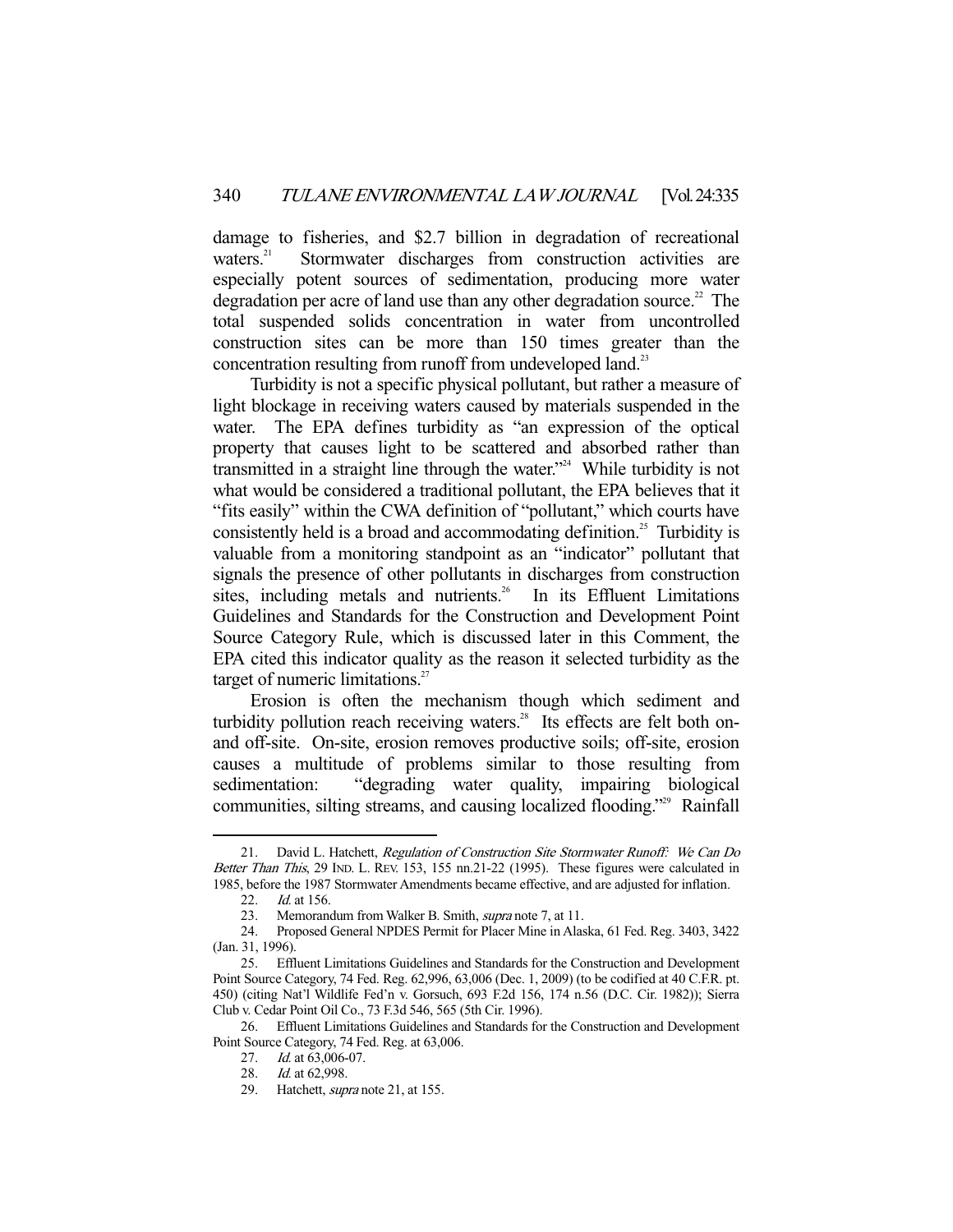on exposed soil results in rain splash, rills ("small channels typically less than one foot deep"), and sheetwash ("thin sheets of water flowing across a surface").<sup>30</sup> These erosive effects further destabilize soil, as well as convey now sediment-laden stormwater off-site, and, if the flow is not effectively controlled, it deposits the sediment into either municipal stormwater systems or directly into nearby waters.

 While undeniably destructive and costly, sedimentation and erosion are relatively uncomplicated processes, and their remedies mirror this simplicity. Stormwater controls are implemented with basic goals in mind: minimize soil disturbance, stabilize disturbed soil, prevent off-site runoff from flowing across disturbed soil, slow runoff moving across a site, and remove sediment from on-site runoff before it leaves the site.<sup>31</sup> Construction companies plant vegetation or introduce a substitute such as mulch or hay mats, which stabilizes soil and slows the pace of on-site runoff. Additionally, low-tech solutions such as pools, passive sand filters, seep berms, and silt screens prevent sediment and turbidity from leaving a construction site, although smaller particles are able to reach receiving waters. These technologies relying principally on setting and filtration to remove sediments and turbidity are known as passive treatment systems.<sup>32</sup>

 Often, phasing the construction process is the best way to control the discharge of on-site pollutants—for example, building in such a way that grading and clearing is minimized or, in areas with consistent rainy seasons, scheduling grading to reduce the possibility that bare soil will be exposed to rainfall.<sup>33</sup> The principle common to each erosion prevention strategy—the basic formula to prevent both sedimentation and erosion is that water, whether in the form of direct precipitation, runoff, or snowmelt, does not come into contact with bare or disturbed soil.

## III. REGULATION OF CONSTRUCTION STORMWATER DISCHARGES

 Stormwater discharges, including discharges from the C&D category, are regulated under the CWA. Congress amended the Federal Water Pollution Control Act<sup>34</sup> (FWPCA) in 1972 to form the CWA, characterizing the new law as a means to "restore and maintain the

 <sup>30.</sup> Effluent Limitations Guidelines and Standards for the Construction and Development Point Source Category, 74 Fed. Reg. at 62,998.

<sup>31.</sup> OFFICE OF WATER, EPA, supra note 16, at 3-1.

 <sup>32.</sup> Effluent Limitations Guidelines and Standards for the Construction and Development Point Source Category, 74 Fed. Reg. at 63,012.

 <sup>33.</sup> Id. at 63,011.

 <sup>34. 62</sup> Stat. 1155 (1948).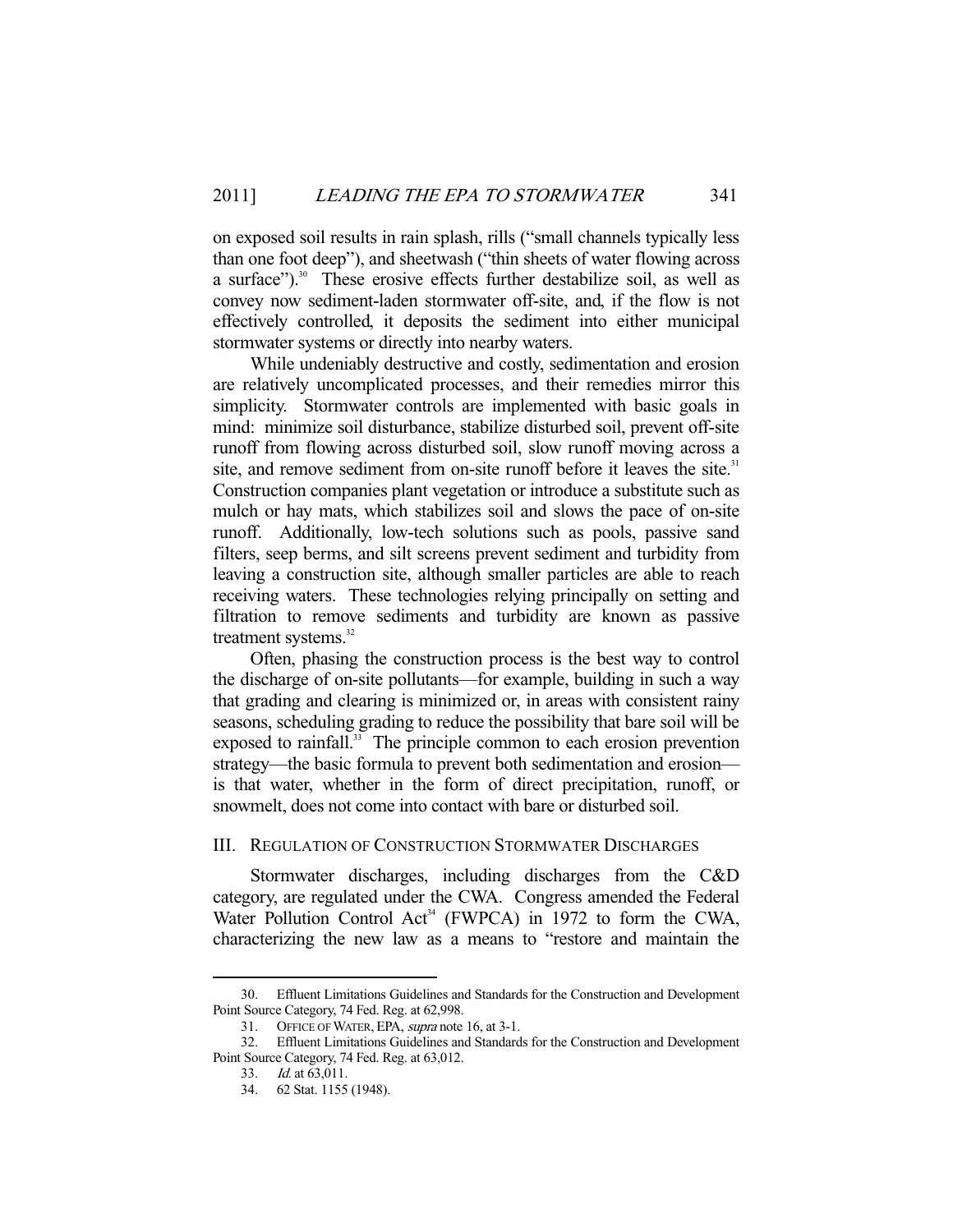chemical, physical, and biological integrity of the Nation's waters."35 Prior to the passage of the CWA amendments, regulation under the FWPCA had been generally ineffective because of "awkwardly shared" state and federal responsibility for further interpreting and enforcing the law.<sup>36</sup> The CWA, as an antidote, relies on a uniformly applicable permit, the National Pollutant Discharge Elimination System (NPDES) permit, which includes nationwide standards of performance. $37$  The CWA operates by applying a blanket prohibition against the discharge from a point source "of any pollutant by any person"<sup>38</sup> into navigable waters except to the extent that the discharge is consistent with the terms of an NPDES permit.<sup>39</sup> NPDES permits regulate discharges by "plac<sup>[ing]</sup> limits on the type and quantity of pollutants that can be released" into receiving waters.<sup>40</sup>

 A point source discharge, as defined by the CWA, is "any discernible, confined, and discrete conveyance . . . from which pollutants are or may be discharged."<sup>41</sup> In South Florida Water Management District v. Miccosukee Tribe of Indians, the Supreme Court of the United States held that a discharge need not be the original source of a pollutant to qualify as a point source.<sup> $42$ </sup> Instead, the determinative factor is whether the discharge conveys the pollutant to navigable waters.<sup>43</sup> Nonpoint source discharges, which are not subject to NPDES permit requirements, are not defined within the CWA but have been described by the courts as pollution arising from "dispersed activities over large areas" that is "not traceable to any single discrete source."44 Exclusion of nonpoint sources

 <sup>35.</sup> Clean Water Act § 101(a), 33 U.S.C. § 1251(a) (2006).

 <sup>36.</sup> EPA v. California ex rel. State Water Res. Control Bd., 426 U.S. 200, 202 (1976). Under the FWPCA, dischargers were often required to obtain permits from both state and federal permitting authorities and federal permit authority was shared by two federal agencies. The FWPCA also suffered because of its reliance on standards specifying "acceptable levels" of ambient pollution rather than requiring individual actors to minimize pollutant discharge. Id. at 202-03.

 <sup>37.</sup> Clean Water Act § 402, 33 U.S.C. § 1342.

 <sup>38.</sup> Id. § 1311(a).

 <sup>39.</sup> The CWA exempts certain discharges from permitting requirements, including agricultural return flows and stormwater runoff from oil, gas, and mining operations. Id.  $$1342(1).$ 

 <sup>40.</sup> S. Fla. Water Mgmt. Dist. v. Miccosukee Tribe of Indians, 541 U.S. 95, 102 (2004).

 <sup>41.</sup> Clean Water Act § 502(14), 33 U.S.C. § 1362(14). Examples of conveyances listed in the CWA that may constitute point sources include pipes, ditches, channels, tunnels, wells, containers, concentrated animal feeding operations, and vessels and other floating crafts. Id.

<sup>42.</sup> S. Fla. Water Mgmt. Dist., 541 U.S. at 105.

 <sup>43.</sup> Id.

 <sup>44.</sup> League of Wilderness Defenders v. Forsgren, 309 F.3d 1181, 1184 (9th Cir. 2002). To illustrate its description of nonpoint pollution, the court used as an example the thin layer of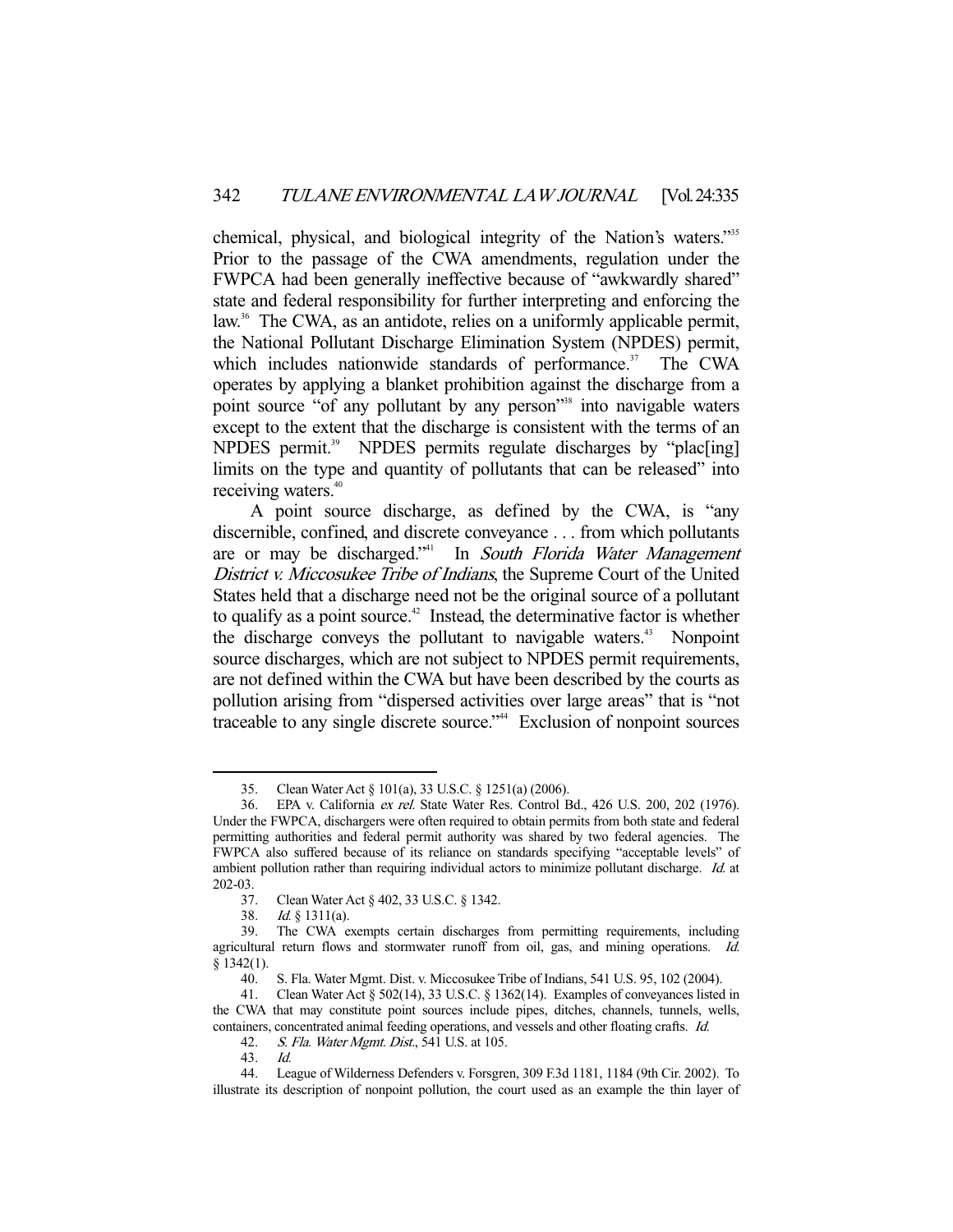from the NPDES program is logical, because the CWA operates by placing the burden on individual polluters to minimize their pollutant discharge at the point of discharge, so called "end of pipe" regulations. Individual, "discernible" point source discharges can be identified and controlled, whereas dispersed discharges, whose sources are less readily identifiable, are less likely to be effectively controlled by an individual polluter under an NPDES permit. Consistent with Congress's intent, courts generally read "point source" broadly and find that a point source exists when even relatively diffuse runoff is controlled through a manmade conveyance system.<sup>45</sup>

 Although the CWA required stormwater dischargers to apply for NPDES permits within 180 days of its enactment, in 1987, more than fifteen years after the CWA was enacted, the EPA had yet to require the majority of stormwater discharges to apply for NPDES permits.<sup>46</sup> Not only had the EPA failed to subject most stormwater discharges to regulations, the Agency actively sought to remove forms of stormwater discharges from the scope of the NPDES program. In May 1973, just seven months after the CWA became law, the EPA excluded from permitting requirements any "[u]ncontrolled discharges composed entirely of storm runoff when these discharges are uncontaminated by any industrial or commercial activity," unless the EPA or state permitting agency identified the particular discharge as a significant contributor to pollution.47 While this exclusion applied specifically to discharges from storm sewers, the regulation is one of the first examples of the EPA's hesitance to regulate discharges of stormwater, even when the discharge plainly satisfies the definition of point source by channeling or otherwise conveying the flow of stormwater into receiving waters.

 Congress identified as the primary obstacle to stormwater regulation the sheer number of stormwater discharges subject to permitting under the broad definition of point source.<sup>48</sup> The scale of

rubber particles from tires and copper shavings from brake linings that covers roads and parking lots. Id.

<sup>45.</sup> See Nw. Envtl. Def. Ctr. v. Brown, 617 F.3d 1176 (9th Cir. 2010) (holding that a series of ditches and culverts transporting runoff from logging roads to receiving waters is a point source under the CWA and therefore subject to NPDES requirements); see also Cordiano v. Metacon Gun Club, Inc., 575 F.3d 199 (2d Cir. 2009) (finding that a berm at a shooting range is not a point source because it does not collect or channel runoff).

<sup>46.</sup> Brown, 617 F.3d at 1193.

 <sup>47.</sup> National Pollutant Discharge Elimination System, 38 Fed. Reg. 13,528, 13,530 (May 22, 1973) (to be codified at 40 C.F.R. pt. 125).

 <sup>48.</sup> Brown, 617 F.3d at 1193 (citing 131 CONG. REC. 19,846, 19,850 (daily ed. July 22, 1985) (statement of Rep. Rowland)) ("Under existing law, the [EPA] must require [NPDES] permits for anyone who has stormwater runoff on their property. What we are talking about is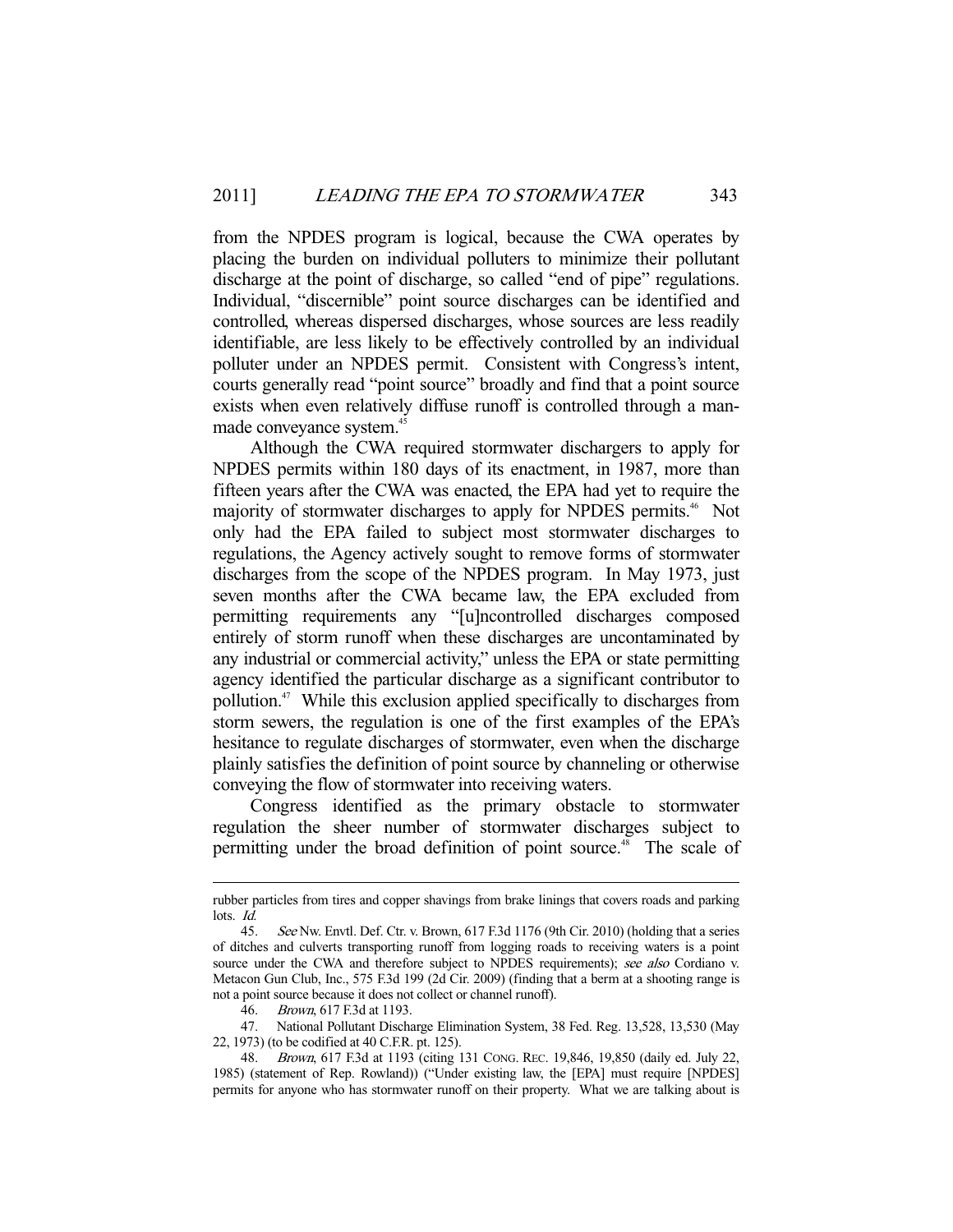required regulation presented an "administrative nightmare" in the words of one senator,<sup>49</sup> and indeed, following passage of the CWA, the EPA promulgated rules exempting certain stormwater discharges from NPDES permitting requirements.<sup>50</sup>

 In recognition of these administrative difficulties, as well as the unique character of stormwater discharges, Congress passed the 1987 Stormwater Amendments to the CWA.<sup>51</sup> The amendments established a two-tiered application of the NPDES process to stormwater discharges. Stormwater discharges that were identified as major contributors of pollutants would be addressed first in Phase I regulations; less damaging discharges were relegated to later Phase II regulations to be promulgated following agency study. $52$  Included in the five stormwater discharge categories to be regulated in Phase I were discharges associated with industrial activities.<sup>53</sup> In 1990, the EPA announced that stormwater discharges from construction activities that disturb five or more acres of total land are considered discharges associated with industrial activity and therefore must be made pursuant to an NPDES permit under Phase I regulations.<sup>54</sup> In order to prevent developers from gaming the new system, the EPA stated that construction activity disturbing less than five acres of land is subject to Phase I regulations when part of a larger common plan of development disturbing more than five acres. This 1990 entry in the Federal Register, made just over twenty years ago, marked the first time that stormwater discharges from construction sites were regulated by the EPA under the CWA.

The five-acre threshold was challenged and invalidated in Natural Resources Defense Council, Inc. v. EPA in 1992.<sup>55</sup> While promulgating the Phase I rule, the EPA abandoned its initial one-acre threshold in favor of five acres both out of administrative concerns and because of a thinly supported determination that the five-acre measure would somehow

potentially thousands of permits for churches, schools, residential property, runoff that poses no environmental threat[.]").

 <sup>49. 131</sup> CONG.REC. 15,616, 15,657 (daily ed. Jun. 13, 1985) (statements of Sen. Wallop).

<sup>50.</sup> See, e.g., Silvicultural Activities, 40 C.F.R. § 122.27 (2006) (excluding from the definition of "point source" a variety of discharges associated with timber harvesting that result from "natural runoff").

 <sup>51.</sup> Pub. L. No. 100-4, 101 Stat. 7 (1987).

<sup>52.</sup> Brown, 617 F.3d at 1194.

<sup>53.</sup> Clean Water Act § 402(p), 33 U.S.C. § 1342(p) (2006).<br>54. National Pollutant Discharge Elimination System Pern

National Pollutant Discharge Elimination System Permit Application Regulations for Storm Water Discharges, 55 Fed. Reg. 47,990, 48,033 (Nov. 16, 1990) (to be codified at 40 C.F.R. pts. 122, 123 & 124).

 <sup>55. 966</sup> F.2d 1292 (9th Cir. 1992).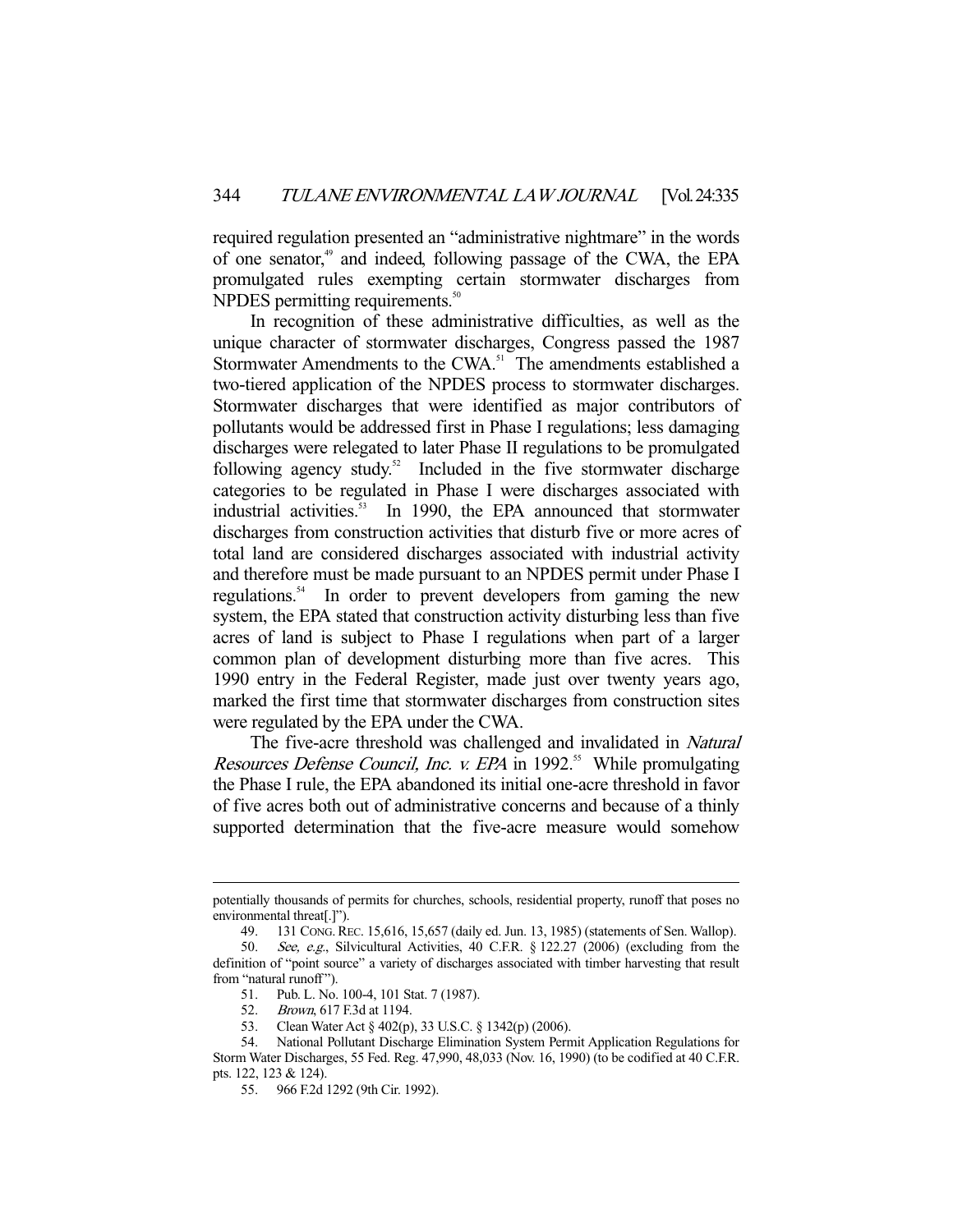identify sites that "amount to industrial activity."<sup>56</sup> Citing the absence of any adequate EPA justification for the rule, the United States Court of Appeals for the Ninth Circuit held that the five-acre limit was arbitrary and capricious, reasoning that the EPA failed to support its finding that construction projects disturbing less than five acres are nonindustrial in nature.<sup>57</sup> In 1999, the EPA issued its Phase II regulations, which required "small construction activity," those projects that disturb at least one acre of land but less than five acres, to obtain an NPDES permit in order to discharge stormwater.<sup>58</sup>

 The Phase II regulations marked the last major expansion of the scope of EPA regulations applicable to stormwater discharges. As of 1999, every construction project that disturbs at least one acre of land, or is a component of a larger plan disturbing at least one acre of land, is required to obtain and adhere to the terms of an NPDES permit in order to comply with the CWA.

## IV. THE NATIONAL POLLUTANT DISCHARGE ELIMINATION SYSTEM PERMIT

 CWA provisions and EPA and state regulations are made applicable to builders and other discharges by the terms of an NPDES permit. The NPDES provisions in section 402 embody a cooperative federalism structure, authorizing either the EPA or an EPA-approved state authority to administer the permitting program.<sup>59</sup> A state wishing to administer its program must demonstrate that it possesses adequate administrative capabilities and meets minimum federal requirements in order to take primary responsibility for issuance of NPDES permits.<sup>60</sup> While approved states administer their NPDES programs, the EPA determines the minimum national pollution standards that each state must include in its NPDES program. States are allowed to promulgate more stringent standards than the EPA-created federal standard, but cannot regulate below the EPA's standards. State-level administration is the norm. Today, the EPA is the primary permitting authority in only four states—

 <sup>56.</sup> National Pollutant Discharge Elimination System Permit Application Regulations for Storm Water Discharges, 55 Fed. Reg. at 48,036.

<sup>57.</sup> Natural Res. Def. Council, 966 F.2d at 1306.

 <sup>58. 40</sup> C.F.R. § 122.26(b)(15) (1996).

 <sup>59.</sup> Clean Water Act § 402(a)-(b), 33 U.S.C. § 1342(a)-(b) (2006).

 <sup>60.</sup> National Pollutant Discharge Elimination System, 56 Fed. Reg. 40,948, 40,951 (Aug.

<sup>16, 1991) (</sup>to be codified at 40 C.F.R. pt. 122).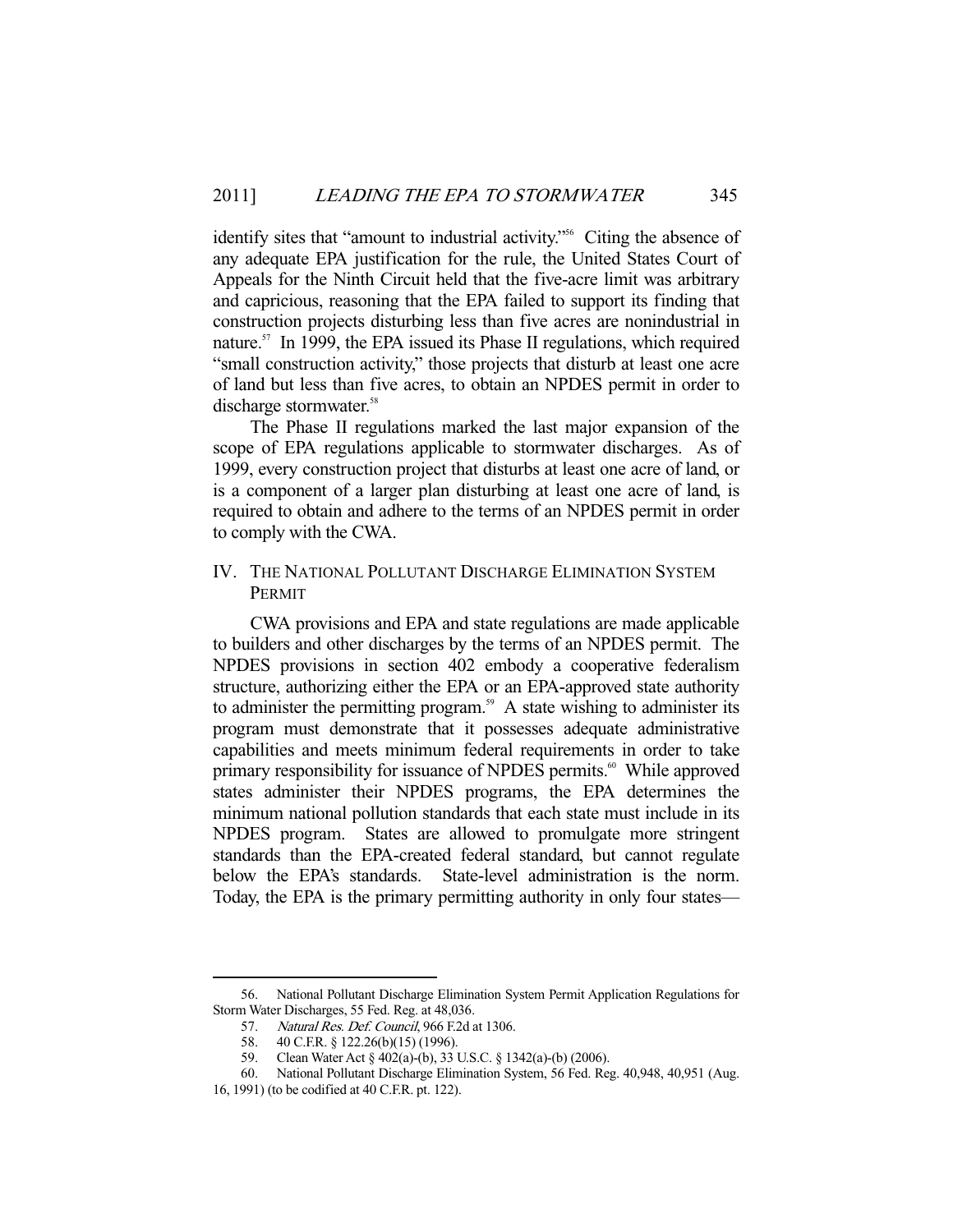Idaho, Massachusetts, New Hampshire, and New Mexico—as well as the District of Columbia.<sup>6</sup>

 NPDES permits are issued in two forms: the individual permit and the general permit. Individual permit holders, usually the owner or operator of a site featuring a point source, apply to the appropriate permitting agency (a state administrator or the EPA), who then considers site-specific conditions, including topography, soil-type, and rainfall patterns, $62$  to determine the terms and conditions of the permit. $63$  General permits, as their name suggests, lack the site-specific considerations and tailored permit requirements that characterize individual permits. Instead, a general permit will apply to a significant number of point sources that often discharge into multiple receiving waters.<sup>64</sup>

 Dischargers engaged in construction activity constitute the largest category of dischargers in the NPDES program,<sup>65</sup> and they avoid individual permits almost as a rule. The EPA estimates that less than one half of one percent of construction sites are regulated pursuant to individual permits, which are preferable only in the cases of projects involving very large construction sites that impact sensitive watersheds.<sup>66</sup> The EPA and state permitting agencies developed specific construction general permits (CGP) in response to this universal preference. In light of the general permit's monopoly of the construction industry and its position as the chief vehicle of construction stormwater regulation, the history and function of the general permit warrant deeper examination.

 Initially, the EPA issued only individual permits, not in response to any CWA foreclosure on general permits, but as a simple failure to develop the concept fully. The Agency balked at the prospect of issuing individual permits for hundreds of thousands of stormwater discharges, fearful of both the administrative burden inherent to such regulation and the possibility that such demanding stormwater regulation would divert resources from "more pressing and identifiable environmental problems"

 <sup>61.</sup> Authorization Status for EPA's Stormwater Construction and Industrial Programs, EPA, http://cfpub.epa.gov/npdes/stormwater/authorizationstatus.cfm (last visited Apr. 5, 2011).

 <sup>62.</sup> Effluent Limitations Guidelines and Standards for the Construction and Development Point Source Category, 74 Fed. Reg. 62,996, 63,011 (Dec. 1, 2009) (to be codified at 40 C.F.R. pt. 450).

 <sup>63.</sup> Jeffery M. Gaba, Generally Illegal: NPDES General Permits Under the Clean Water Act, 31 HARV. ENVTL. L. REV. 409, 410 (2007).

 <sup>64.</sup> Id.

 <sup>65.</sup> Effluent Limitations Guidelines and Standards for the Construction and Development Point Source Category, 74 Fed. Reg. at 62,998.

 <sup>66.</sup> Id. at 63,001.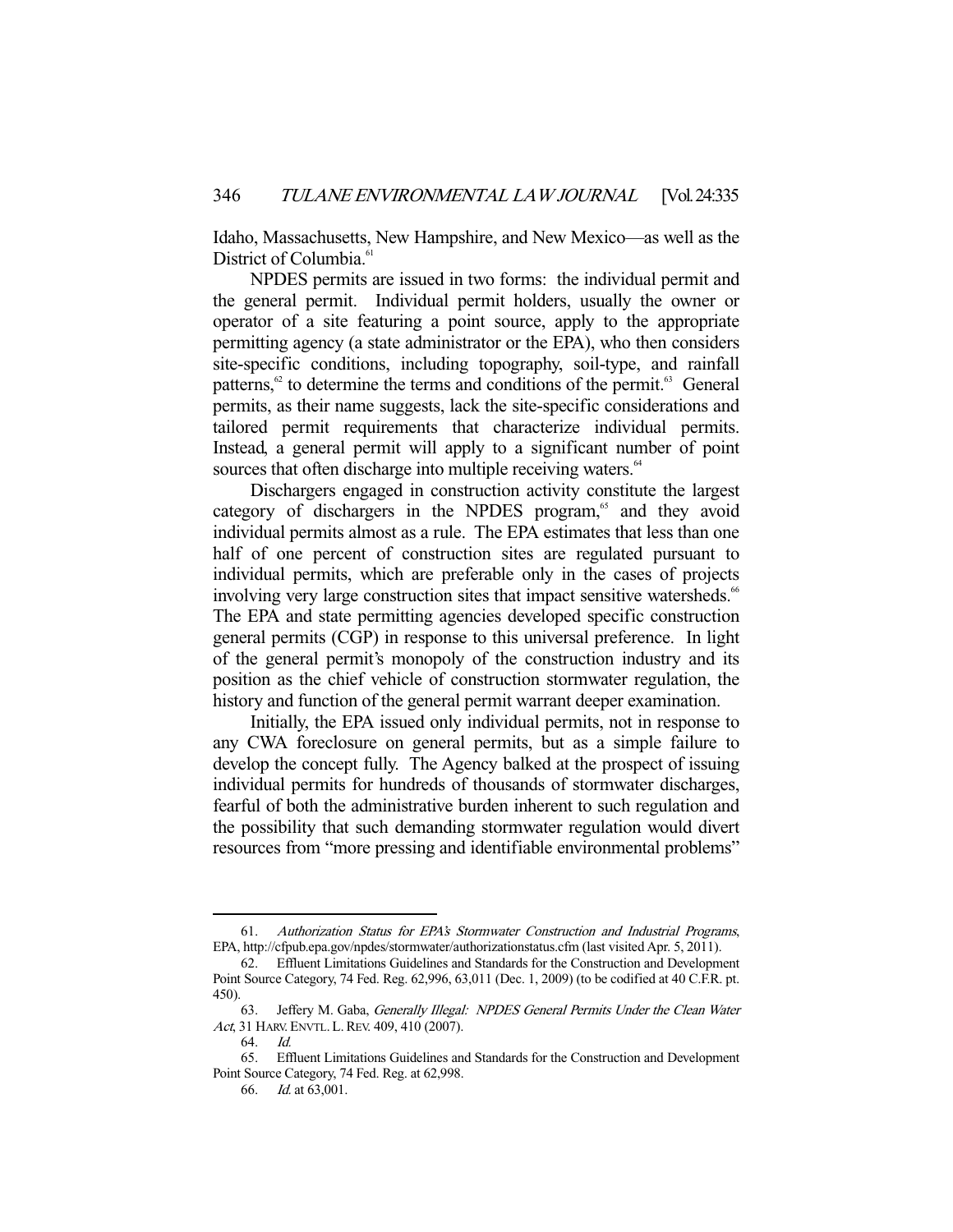like industrial process wastewater and municipal sewage. $67$  As a result, the EPA either missed deadlines to issue regulations or promulgated exemptions from NPDES requirements for entire categories of stormwater point sources. In Natural Resources Defense Council, Inc. v. Costle, the Natural Resources Defense Council (NRDC) challenged the EPA's authority to issue these categorical exemptions.<sup>68</sup> The NRDC argued that the exemptions represented an impermissible agency overreach that conflicted with the CWA's clear prohibition against the discharge of pollutants unless accomplished pursuant to the terms of an NPDES permit or explicitly exempted by the CWA itself.<sup>69</sup> The United States Court of Appeals for the District of Columbia Circuit agreed with the NRDC, invalidating the categorical exemptions and requiring that the exempted discharges be permitted.<sup>70</sup>

 In its arguments, the EPA explained its understanding of the CWA's regulatory scheme as mandating a two-step process: "first, that the Administrator establish national effluent limitations and, second, that these limitations be incorporated in the *individual* permits of dischargers."<sup>71</sup> While the court ruled that administrative infeasibility was not an adequate justification for an outright exemption from the NPDES program, it also suggested that the EPA had assumed an unnecessarily narrow interpretation of its permitting options, finding that such administrative infeasibility "may result in adjustments in the permit programs."72 The court echoed the position of both the district court and the NRDC that the CWA allows the use of general permits, noting that section 402 did not describe the required scope of an NPDES permit, and that such an "area-wide" permit is a "well-established means for coping with administrative exigency."<sup>73</sup>

 The EPA issued its first CGP in 1992. In order to discharge legally pursuant to a CGP, a discharger, typically the owner or operator of the C&D site who is normally a developer, builder, or contractor, submits to the appropriate permitting agency a Notice of Intent (NOI) to discharge under the general permit. The administrator approval required for an individual permit, a major siphon of administrative resources, is absent in the general permit process. The NOI is not an application for an NPDES

 <sup>67.</sup> National Pollutant Discharge Elimination System, 56 Fed. Reg. 40,948, 40,950 (Aug. 16, 1991) (to be codified at 40 C.F.R. pt. 122).

 <sup>68. 568</sup> F.2d 1369 (D.C. Cir. 1977).

 <sup>69.</sup> Id.

<sup>70.</sup> *Id.* at 1383.

<sup>71.</sup> Id. at 1377 (emphasis added).

 <sup>72.</sup> Id. at 1379.

 <sup>73.</sup> Id. at 1381.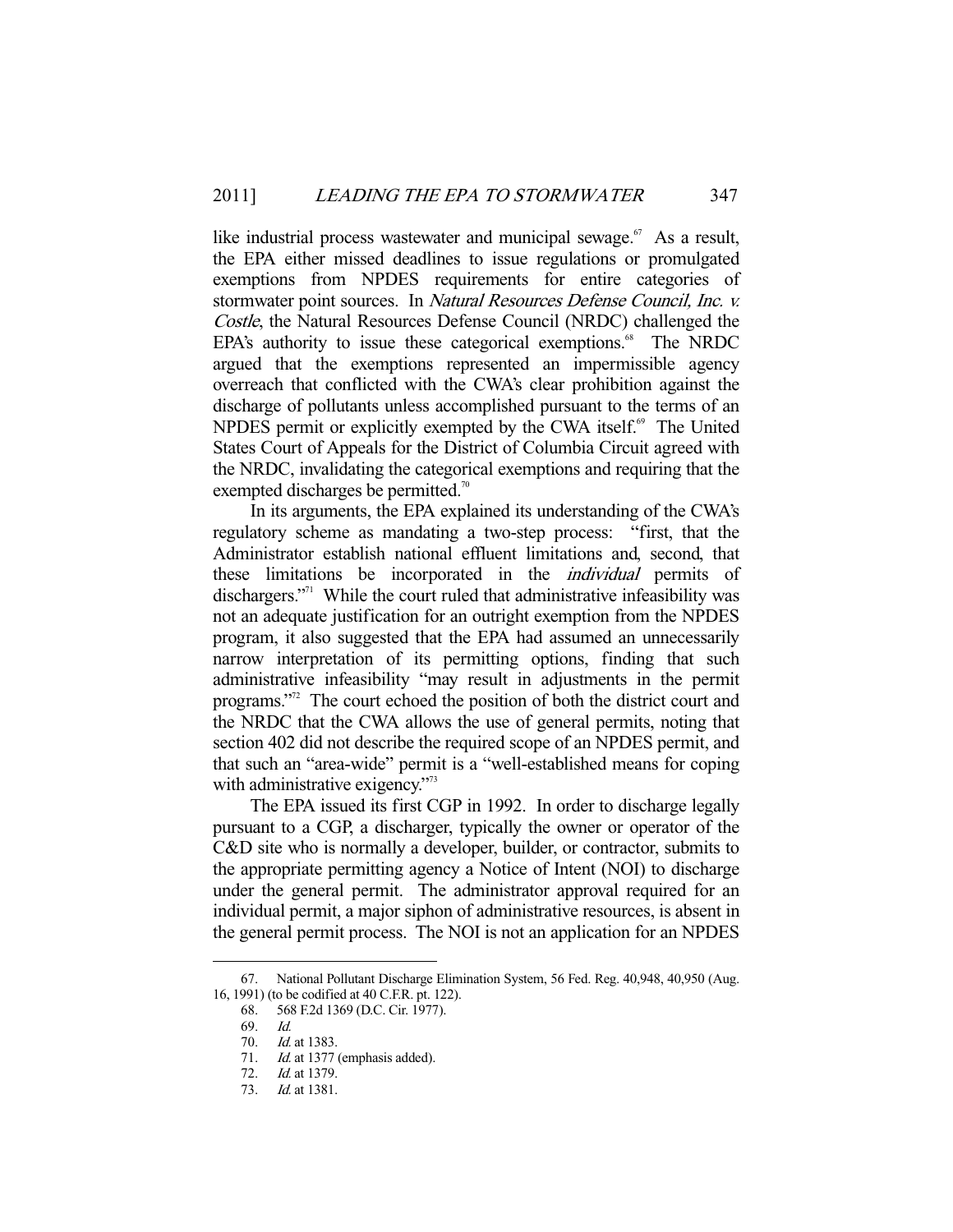permit, but instead operates as an acknowledgment by the discharger of both its eligibility for the permit and its obligation to discharge consistent with the terms and conditions of the permit.<sup>74</sup> Once the builder submits an NOI, the permitting authority assumes a supervisory role monitoring the builder's discharges as necessary to ensure compliance with CGP requirements, which is theoretically accomplished through onsite inspections and, when necessary, enforcement actions.<sup>75</sup>

 The current CGP became effective on June 30, 2008. The key features of the current permit are best management practices requiring the minimization of pollutant discharges using control technology that reflects "best engineering practices based on EPA's best professional judgment."76 As part of the CGP, a permittee is required to develop an individualized Stormwater Pollution Prevention Plan (SWPPP) outlining the builder's strategy for controlling stormwater discharges. The SWPPP describes potential on-site pollutant sources and the control technologies to be installed to reduce the discharge of pollutants.<sup>77</sup>

 The current EPA CGP does not require any monitoring by a permit holder beyond weekly or biweekly visual checks of on-site controls and, while requiring builders to log the inspections, does not require the permit holder to make any regular reports to its permitting authority.<sup>78</sup> In a sense, the permit operates on a good faith standard; absent the infrequent EPA or state inspection, its requirements are obligations only to the extent that the builder actually complies by conducting site inspections and then taking steps to self-correct its own noncompliance or alerting the permit authority to its noncompliance.

## V. EFFLUENT LIMITATION GUIDELINES

 One of the central components of many NPDES permits is an effluent limitation guideline, a regulatory mechanism that was developed in response to weaknesses in prior water legislation. In addition to its administrative failings, the FWPCA, as the first modern effort to regulate

Effluent Limitations Guidelines and Standards for the Construction and Development Point Source Category, 74 Fed. Reg. 62,996, 63,000 (Dec. 1, 2009) (to be codified at 40 C.F.R. pt. 450) (citing Texas Indep. Producers & Royalty Owners Ass'n v. EPA, 410 F.3d 964, 977-78 (7th Cir. 2005)).

 <sup>75.</sup> Minan, supra note 13, at 278-79.

 <sup>76.</sup> Effluent Limitations Guidelines and Standards for the Construction and Development Point Source Category, 74 Fed. Reg. at 63,000.

 <sup>77.</sup> EPA, DEVELOPING YOUR STORMWATER POLLUTION PREVENTION PLAN: A GUIDE FOR CONSTRUCTION SITES (2007), available at http://www.epa.gov/npdes/pubs/sw\_swppp\_guide.pdf.

 <sup>78.</sup> EPA, NPDES GENERAL PERMIT FOR STORMWATER DISCHARGES FROM CONSTRUCTION ACTIVITIES—FACT SHEET (2008), available at http://www.epa.gov/region4/water/permits/docu ments/r4-finalcpg\_factsheet\_8.pdf.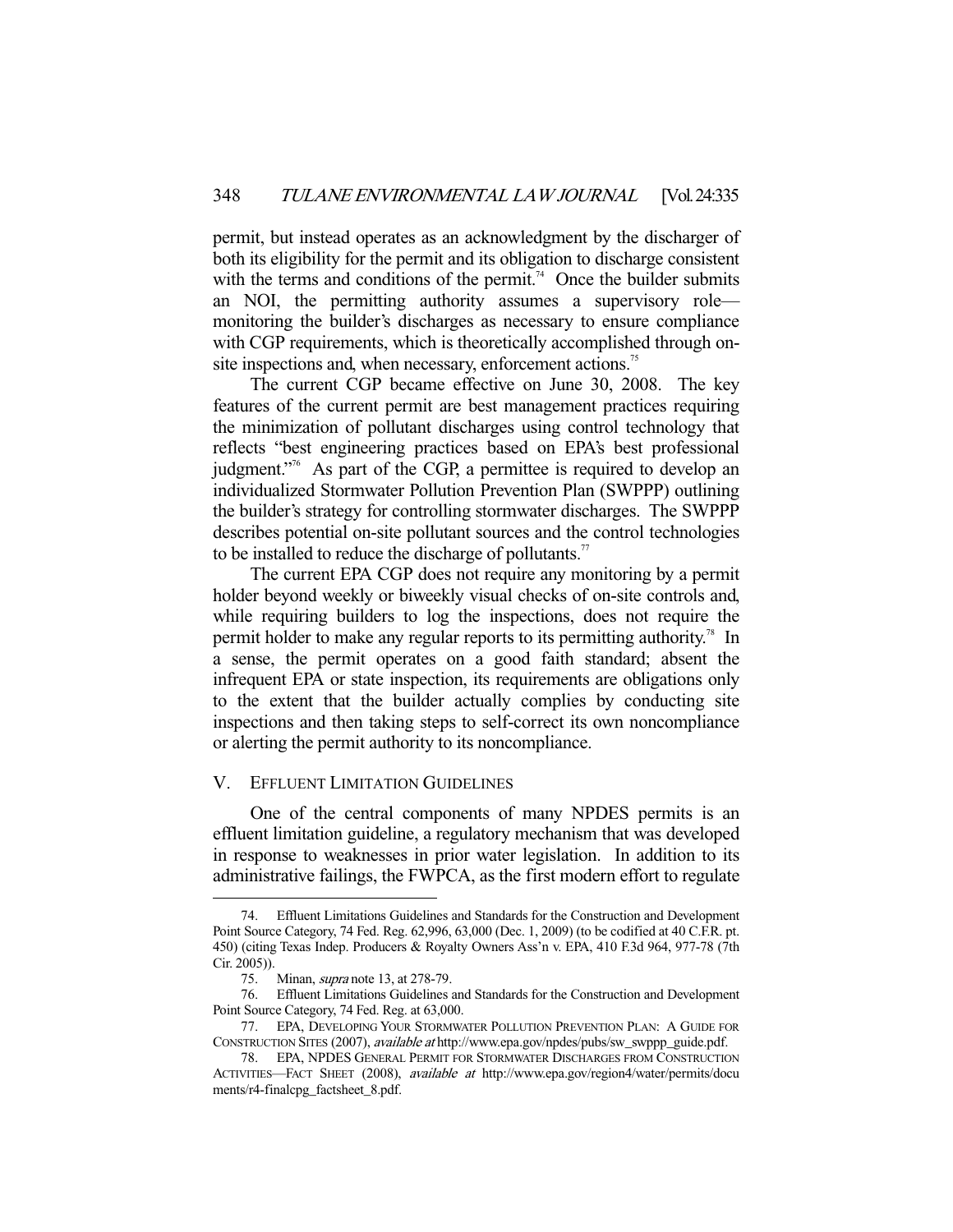water pollution on a national level, was unsuccessful because it developed control standards that focused on the acceptable level of water pollution, the "tolerable effects," rather than addressing the actual causes of water pollution.<sup>79</sup> As a result, the EPA and state agencies had difficulty developing and enforcing standards that regulated individual discharges, the actual source of pollutants dictating water quality.<sup>80</sup> Mindful of these shortcomings, in enacting the CWA, Congress provided two types of standards incorporated into NPDES permits: acceptable water quality standards and, for the first time, effluent limitation guidelines.<sup>81</sup>

 Section 304(b) of the CWA requires the EPA to develop effluent limitation guidelines (ELGs) that provide a "minimum, technology-based threshold" for continued improvements to the water quality of point source discharges.<sup>82</sup> An effluent limitation is "any restriction ... on quantities, rates, and concentrations of chemical, physical, biological, and other constituents" discharged into waterways.<sup>83</sup> Effluent limitations are nationally applicable in order to "provide uniformity among the federal and state jurisdictions enforcing the NPDES program and prevent the 'Tragedy of the Commons' that might result if jurisdictions can compete for industry and development by providing more liberal limitations than their neighboring states," essentially creating a regulatory floor that state permit programs must respect.<sup>84</sup>

 Technology-based limitations are fixed by determining the achievable level of pollutant reduction given the current capabilities of pollution control technologies.<sup>85</sup> In promulgating technology-based standards, an agency considers both technological and economic factors to assemble what can be thought of as a regulation based on feasibility.<sup>86</sup> One of the goals associated with a technology-based standard, regardless of the specific pollutant targeted, is the development of better control technologies. "Congress intended to use the standards as a means to 'force' the introduction of more effective pollution control technology."87

 <sup>79.</sup> EPA California ex rel. State Water Res. Control Bd., 426 U.S. 200, 202 (1976).

 <sup>80.</sup> Id. at 202-03.

 <sup>81.</sup> National Pollutant Discharge Elimination System, 56 Fed. Reg. 40,950, 40,951 (Aug. 16, 1991) (to be codified at 40 C.F.R. pt. 122).

 <sup>82.</sup> Effluent Guidelines Plan, 65 Fed. Reg. 53,008, 53,009 (Aug. 31, 2000).

<sup>83.</sup> Clean Water Act § 502(11), 33 U.S.C. § 1362(11) (2006).

 <sup>84.</sup> Natural Res. Def. Council, Inc. v. Costle, 568 F.2d 369, 1378 (DC Cir. 2004).

 <sup>85.</sup> Our Children's Earth Found. v. EPA, 527 F.3d 842, 845 (9th Cir. 2008).

 <sup>86.</sup> See ROBERT V. PERCIVAL ET AL., ENVIRONMENTAL REGULATION: LAW, SCIENCE, AND POLICY 264 (6th ed. 2009).

 <sup>87.</sup> Chem. Mfrs. Ass'n v. Natural Res. Def. Council, Inc., 470 U.S. 116, 155 (1985) (Marshall, J., dissenting).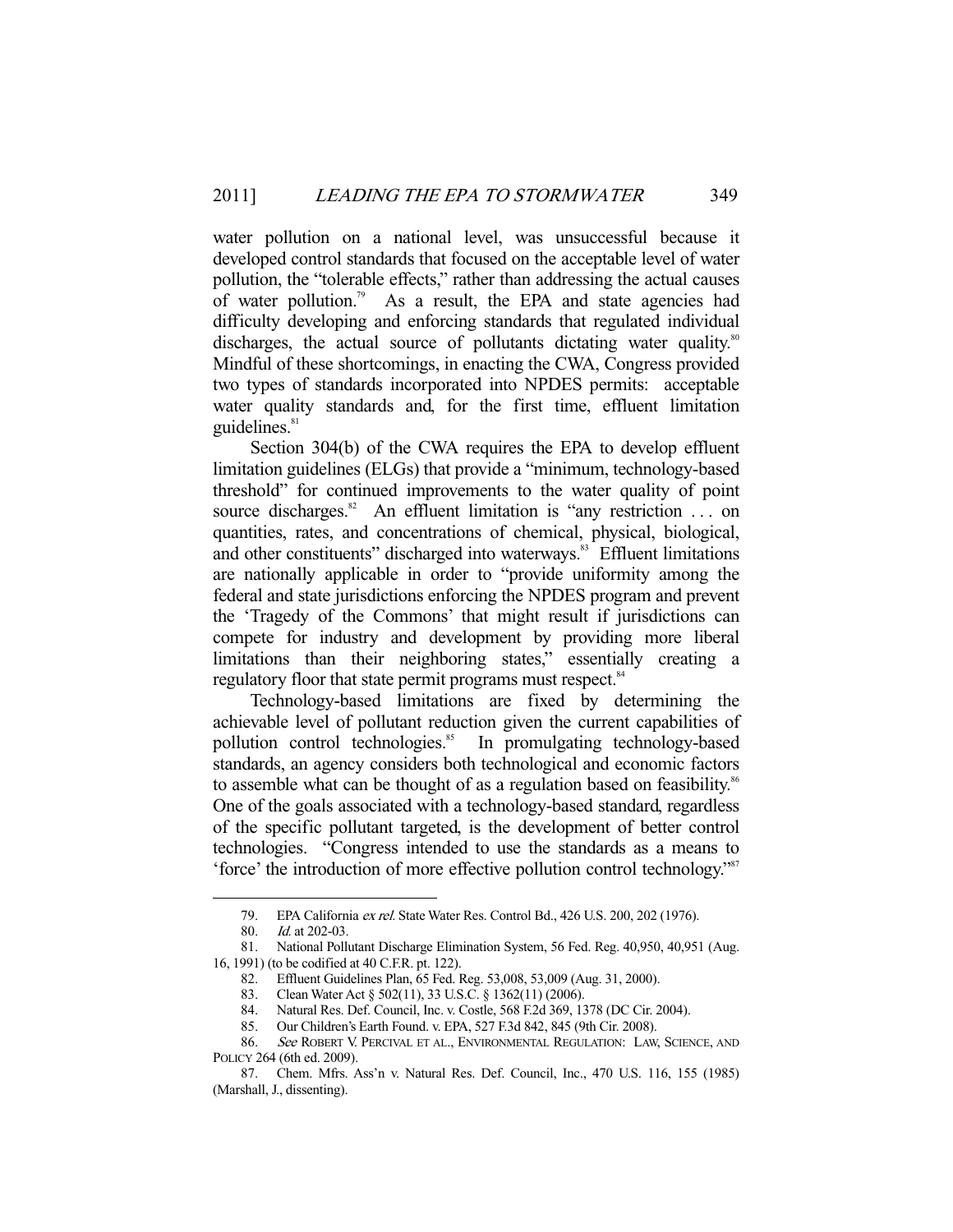To spur new stormwater management practices and realize the corresponding reduction in pollutants discharged, the CWA establishes three different technology-based standards applicable to stormwater discharges. For discharges that existed at the passage of the CWA in 1972, a step-up ELG standard governed. Polluters were required to employ controls meeting a best practicable control technology currently available (BPT) standard by July, 1 1977, and later a best available technology economically achievable standard.<sup>88</sup>

 The most stringent standard—in theory, the standard most likely to encourage effective control technology—applies to discharges created after the passage of the CWA in 1972, a classification that includes every future discharge of stormwater from a construction project.<sup>89</sup> The new source pollution standard (NSPS) applicable to ELGs for new discharges is a best available demonstrated control technology (BADT) standard, meaning that the level of control on-site must achieve the pollutant discharge reduction realized using the best available technology.<sup>90</sup>

 One variation of the technology-based ELG is the numeric ELG, which requires a permit holder to measure the amount of a specific pollutant discharged and ensure that the level of that discharge does not exceed a predetermined numeric quantity. Numeric limitations are included in NPDES permits for a range of discharges, including municipal storm sewers,<sup>91</sup> coal mining operations,<sup>92</sup> and airports.<sup>93</sup> A numeric standard measures the actual level of pollution discharged from a point source, and, in so doing, ensures that the controls used on-site are in compliance with the technology-based standard applicable to the source, such as the BADT standard for construction sites.<sup>94</sup>

 After a slow start, the EPA eventually embraced the use of ELGs as effective enforcement tools, promulgating regulations at a rapid pace. By

 <sup>88.</sup> Clean Water Act § 301(b), 33 U.S.C. § 1311(b).

 <sup>89.</sup> Effluent Limitations Guidelines and Standards for the Construction and Development Point Source Category, 74 Fed. Reg. 62,996, 63,027-28 (Dec. 1, 2009) (to be codified at 40 C.F.R. pt. 450). The EPA grappled with whether an individual construction site should be considered a "new source" subject to a NSPS. In its proposed rule, the EPA concluded that a construction site could not be considered a "new source" because the site itself could not be constructed. However, following the court order to promulgate ELGs and NSPS, the EPA revised its definition of "new source" to include construction activity that commences after February 1, 2010. A construction site avoids NSPS requirements only if construction activity began prior to that date. Id.

 <sup>90.</sup> Clean Water Act § 306(a)(1), 33 U.S.C. § 1316(a)(1).

<sup>91.</sup> See City of Abilene v. EPA, 325 F.3d 657 (5th Cir. 2003).

 <sup>92.</sup> See Citizens Coal Council v. EPA, 447 F.3d 879 (6th Cir. 2006).

 <sup>93.</sup> See Buchholz v. Dayton Int'l Airport, No. C-3-94-435, 1995 WL 811897 (S.D. Ohio Oct. 30, 1995).

 <sup>94.</sup> Effluent Limitations Guidelines and Standards for the Construction and Development Point Source Category, 74 Fed. Reg. at 63,024-25.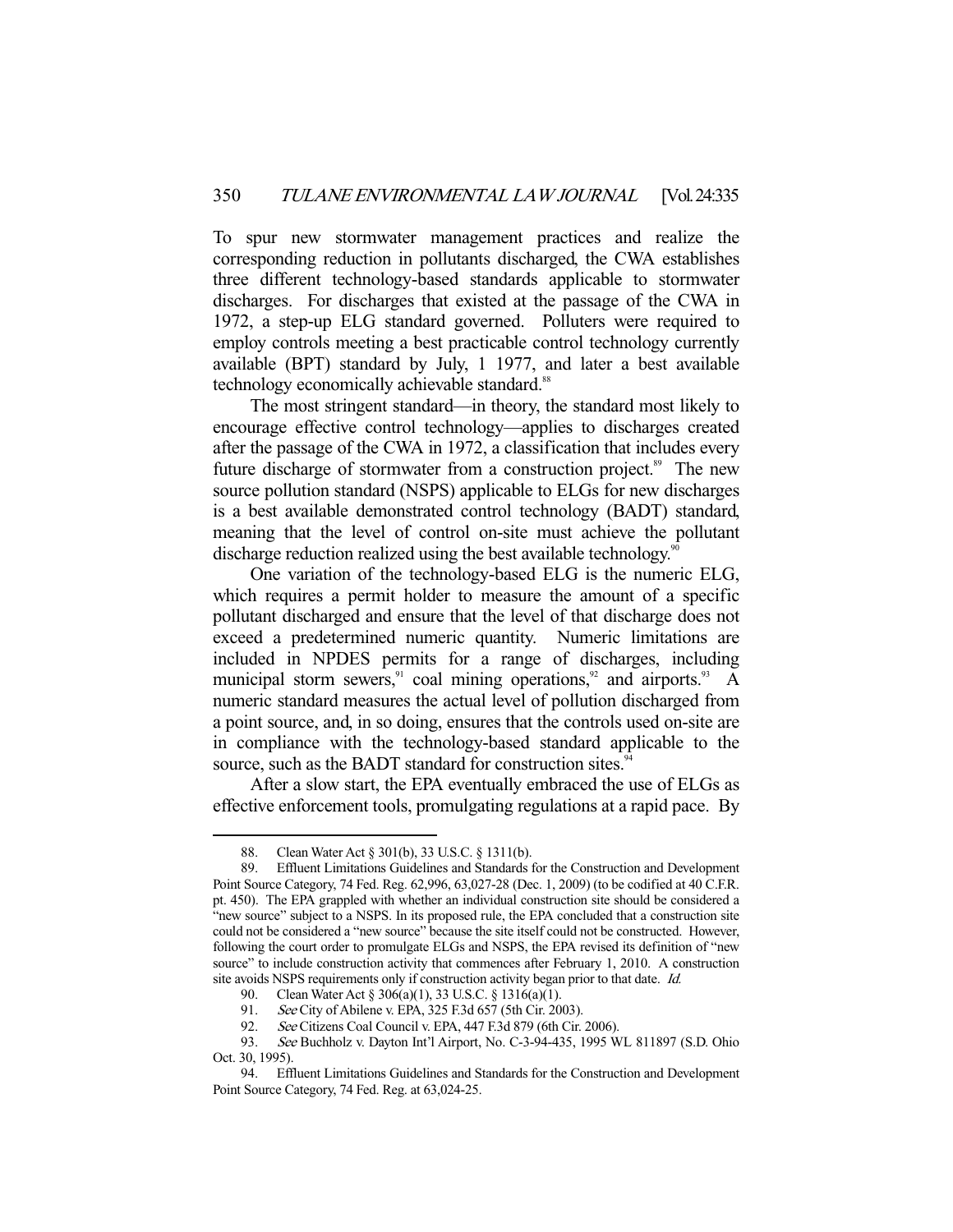2000, guidelines had been established for more than fifty industrial categories and regulated effluent from approximately 45,000 facilities.<sup>95</sup> Pollutant reductions resulting from ELGs are arguably significant, with the EPA estimating that the limitations prevent the discharge of more than one billion pounds of toxic pollutants annually.<sup>96</sup>

#### VI. ISSUES FACING THE CONSTRUCTION STORMWATER PROGRAM

 During its two decades of operation, the EPA construction stormwater program has been hampered by two interrelated, persistent issues: slow-moving and cautious EPA regulation and resulting widespread industry noncompliance. More than 82,000 construction firms operate in the United States, and many of these operate on different sites simultaneously. $97$  The sheer number of sites to be monitored, paired with infrequent EPA enforcement, has created an industry culture in which under-compliance with NPDES requirements is often the norm. In 1999, in its assessment of the success of Phase I regulations, the EPA found that only about one third of construction sites required to apply for a CGP actually sought coverage under a permit.<sup>98</sup> Additionally, the EPA believed that compliance among permitted builders was poor.<sup>99</sup> The EPA noted that compliance failures likely resulted from a lack of EPA on-site monitoring presence, which is itself a requirement only to the extent that builders subject to an NPDES permit are not required to report their level of compliance to the EPA.100 Noncompliance is not unique to construction stormwater policy, but instead plagues most stormwater programs as a result of the program's similar lack of measurable requirements and reliance on self-monitoring.<sup>101</sup>

 <sup>95.</sup> Effluent Guidelines Plan, 65 Fed. Reg. 53,008, 53,009 (Aug. 31, 2000).

<sup>96.</sup> *Id.* at 53,010.

 <sup>97.</sup> Effluent Limitations Guidelines and Standards for the Construction and Development Point Source Category, 74 Fed. Reg. at 63,023.

<sup>98.</sup> Memorandum from Walker B. Smith, *supra* note 7, at 1 n.2.

<sup>99.</sup> *Id.* at 1.

 <sup>100.</sup> It should be noted that noncompliance is not necessarily a result of a builder's attempt to skirt regulations. Although the control technologies involved are low-cost and low-tech, a construction site can present a relatively complex control space, depending on the soil type, topography, and levels of precipitation, among other variables. The number of EPA and industry compliance aids highlight this difficulty. See, e.g., Stormwater Compliance Cards—English and Spanish, NAT'L ASS'N OF HOME BUILDERS, http://www.nahb.org/generic.aspx?genericContentID= 89113 (last visited Feb. 20, 2011).

<sup>101.</sup> G. Tracy Mehan, III, Urban Stormwater Management in the United States, AM. LAW INST. (2009). "EPA's program has monitoring requirements that are so benign as to be of little use for the purposes of program compliance. Most dischargers have no measurable, enforceable requirements. Instead, the stormwater permits leave a great deal of discretion to the regulated community to set their own standards, develop their own pollution control schemes, and to self-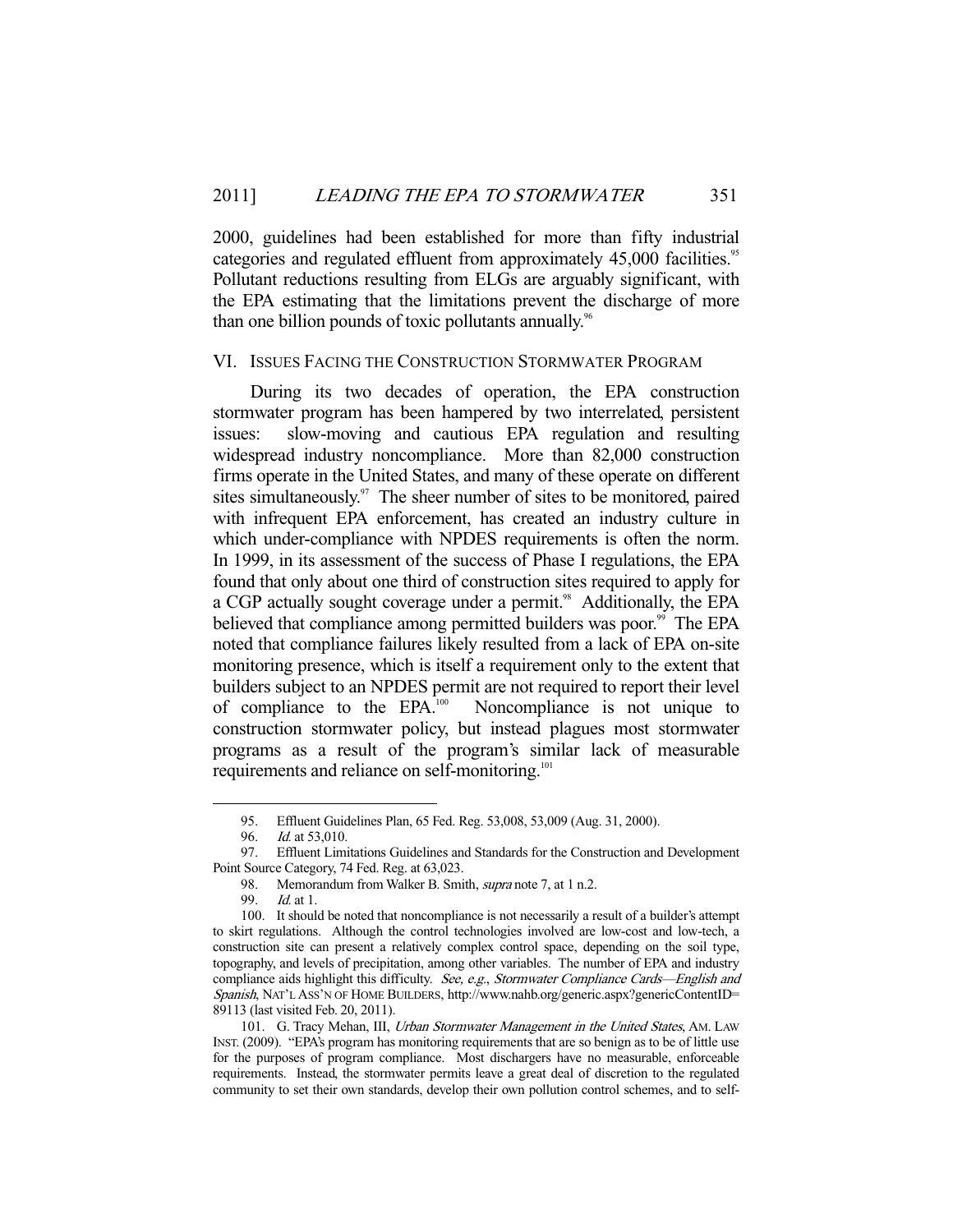To combat noncompliance, the EPA developed a two-pronged strategy relying on education and outreach programs and a narrow enforcement policy under which well-known market participants were targeted in hopes that any penalty levied against them would convince other noncompliant builders to meet their NPDES obligations.102 The first target, naturally, was Walmart, which is one of the largest commercial developers in the United States, building more than 200 Walmart, Walmart Supercenter, and Sam's Club stores each year.<sup>103</sup> The government alleged violations relating primarily to inaction by Walmart at twenty-four sites in nine states, including failure to obtain NPDES permits before starting construction, failure to develop plans to control runoff, failure to install adequate sediment and erosion control technologies, and failure to inspect sites. $104$  To the EPA, this general indifference toward CWA stormwater requirements, or failure to prioritize compliance with those requirements, resulted from the Agency's failure to encourage compliance effectively.<sup>105</sup> Walmart eventually agreed to pay a \$3.1 million civil penalty, implement more effective control technologies at its construction sites, and, most significantly, establish a comprehensive site inspection program that required Walmart to submit a quarterly report to the EPA and state plaintiffs that includes each site inspection report signed by a Walmart construction manager as well as any compliance issues contained in the inspection reports and the actions taken to correct the problems.<sup>106</sup> The reporting provision highlights the EPA's recognition of a common sense principle: a stronger reporting/monitoring relationship between builders and permitting authorities will increase industry compliance.

 This targeted litigation strategy was implemented before Phase II regulations became effective, meaning the compliance at those sites disturbing between one and five acres of land, which the EPA estimates

monitor. Current statistics on the states' implementation of the stormwater program, compliance with stormwater requirements, and the ability of states and EPA to incorporate stormwater permits with pollution limits are uniformly discouraging."

 <sup>102.</sup> Memorandum from Walker B. Smith, supra note 7, at 1-2.

 <sup>103.</sup> Press Release, EPA, U.S. Announces Major Clean Water Act Settlement with Retail Giant Wal-Mart (May 12, 2004).

 <sup>104.</sup> Id.

 <sup>105.</sup> Memorandum from Walker B. Smith, supra note 7, at 1-2.

 <sup>106.</sup> Consent Decree, United States v. Wal-Mart Stores (No. Civ. A. 04-301 GMS, Del., July 28, 2004), available at http://www.epa.gov/compliance/resources/decrees/civil/cwa/walmart 2-cd.pdf.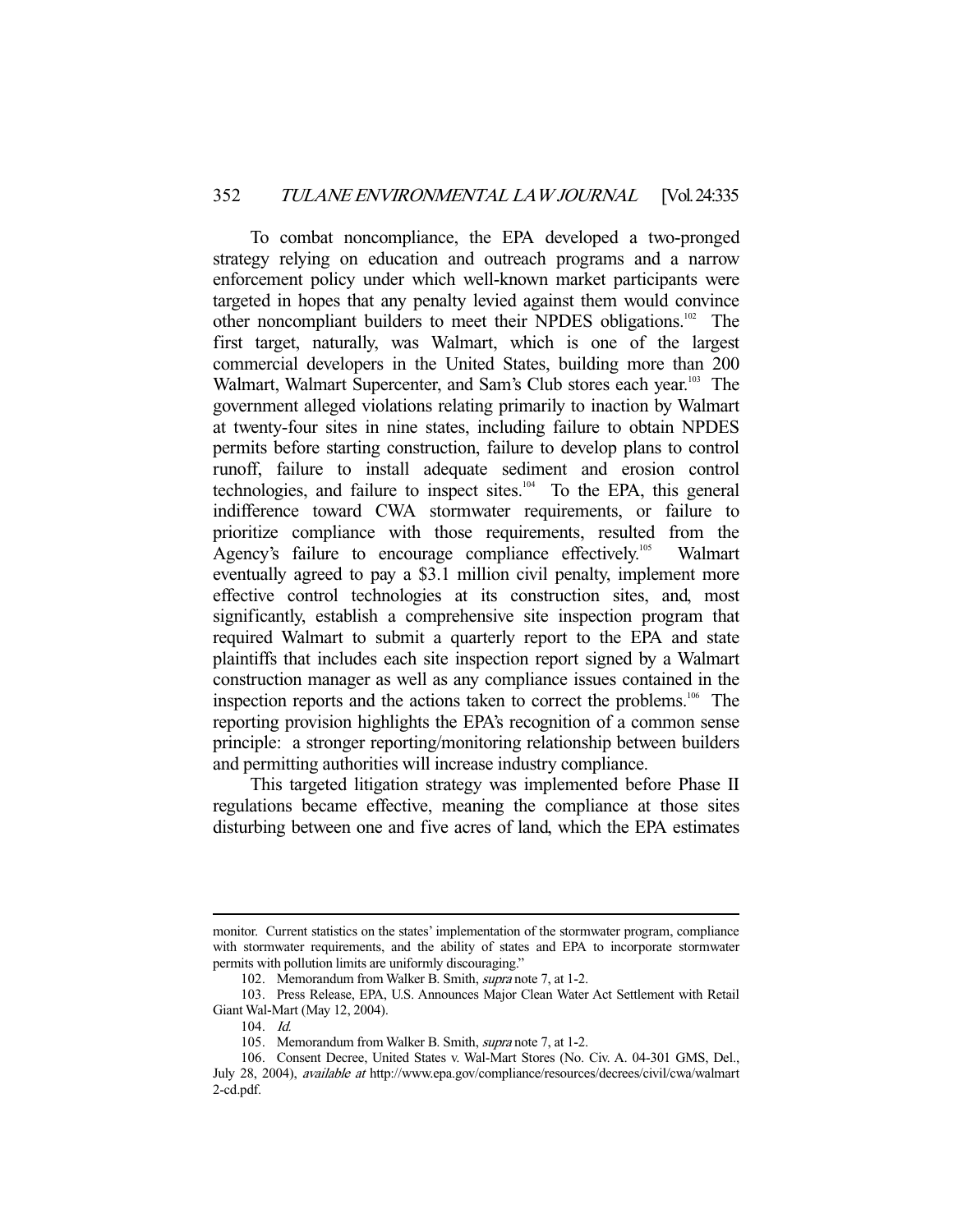includes tens of thousands of projects,<sup>107</sup> was not included in the noncompliance estimations. However, assuming that large builders, those who would typically build above the five-acre threshold, have access to resources and expertise making them more capable of NPDES compliance, there are likely major noncompliance issues involving smaller companies under the EPA's radar.<sup>108</sup>

## VII. <sup>N</sup>ATURAL RESOURCES DEFENSE COUNCIL, <sup>I</sup>NC. V. EPA: MANDATORY EFFLUENT LIMITATION GUIDELINES

 The two major obstacles affecting construction stormwater regulation, industry noncompliance and agency passivity, came face-toface with the requirements of the CWA in the pivotal 2008 Natural Resources Defense Council, Inc. v. EPA (NRDC) lawsuit.<sup>109</sup> The Ninth Circuit's holding in NRDC initiated the rulemaking process that brought the EPA to its present regulatory crossroads. The suit dealt with a determination of the EPA's obligations under section 304(m) of the CWA. Section 304(m) requires the EPA to identify point source categories for which ELGs have not been created, and, once a category has been identified, to establish the ELGs no later than three years after publication of the report identifying the category for effluent limitations.<sup>110</sup> The three-year promulgation schedule was the result of Congress's continued frustration with the "slow pace" at which the EPA promulgated regulations.<sup>111</sup>

 In the March 30, 1999 Federal Register, the EPA stated that it would begin development of ELGs for the C&D industry, specifying that the ELGs would be applicable to both discharges associated with new development and those associated with redevelopment projects.<sup>112</sup> This announcement triggered the section 304(m) process, under which the EPA was now obligated to develop ELGs for the construction industry within three years—by March 30, 2002. That deadline passed, and, instead of establishing ELGs, the EPA in 2004 announced its decision to preserve the existing framework of federal, state, and local controls for

 <sup>107.</sup> Effluent Limitations Guidelines and Standards for the Construction and Development Point Source Category, 74 Fed. Reg. 62,996, 63,024 (Dec. 1, 2009) (to be codified at 40 C.F.R. pt. 450).

 <sup>108.</sup> Id.

 <sup>109. 542</sup> F.3d 1235 (9th Cir. 2008).

 <sup>110.</sup> Clean Water Act § 304(m), 33 U.S.C. § 1314(m) (2006).

<sup>111.</sup> *NRDC*, 542 F.3d at 1251 (quoting S. Rep. No. 99-50, at 3 (1985)).

 <sup>112.</sup> Effluent Guidelines Plan Update and Notice of Public Meeting, 64 Fed. Reg. 15,158,

<sup>15,158 (</sup>Mar. 30, 1999).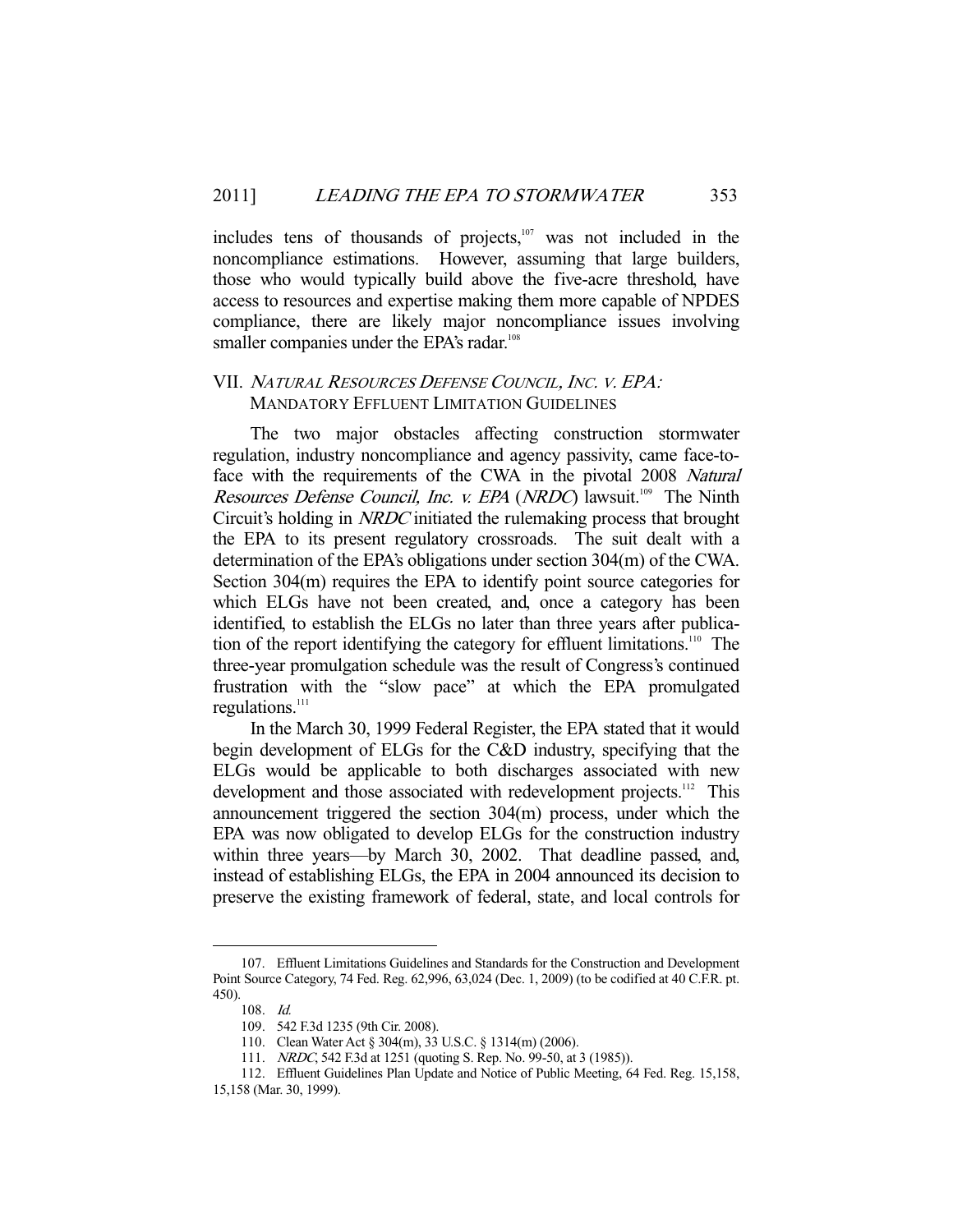construction stormwater discharges.<sup>113</sup> The Agency offered several explanations for the decision to maintain the status quo, identifying both the cost imposed on the regulated community and what it expected to be a limited reduction in sediment runoff resulting from the implementation of ELGs for construction stormwater.<sup>114</sup>

 Seizing on the EPA's failure to promulgate the ELGs as required by section 304(m), the NRDC brought suit in the Ninth Circuit, seeking a declaratory judgment establishing that the EPA was required by the CWA to promulgate ELGs following its announced intention to do so.<sup>115</sup> The court analyzed section 304(m) under Chevron, U.S.A., Inc. v. Natural Resources Defense Council, Inc.<sup>116</sup> and found that the provision was unambiguous and that Congress's intent was clear: "the EPA must promulgate ELGs . . . for the point-source categories it lists in any plan it publishes under  $\S 304$ (m)."<sup>117</sup> The EPA's argument that the three-year period should be viewed as a planning mechanism, and not as a hard deadline, was dismissed by the court. The court recognized section 304(m) as a tool to combat the EPA's tendency to promulgate ELGs at a slow rate, and concluded that this goal would be "completely frustrated" if section 304(m) did not require actual promulgation within the threeyear window.118 Because it determined that the EPA's duty to promulgate ELGs was nondiscretionary, the court ordered the Agency to comply with the district court's December 1, 2009 deadline for the issuance of effluent limitations for the construction industry.<sup>119</sup>

 <sup>113.</sup> Effluent Limitations Guidelines and New Source Performance Standards for the Construction and Development Category, 69 Fed. Reg. 22,472, 22,472 (Apr. 26, 2004) (to be codified at 40 C.F.R. pt. 450). Prior to deferring to the existing system, the EPA in 2002 published a list of three potential strategies to regulate stormwater discharge from construction sites. Only one proposed strategy included an ELG component. Effluent Limitations Guidelines and New Source Performance Standards for the Construction and Development Category, Proposed Rule, 67 Fed. Reg. 42,644, 42,644 (June 24, 2002) (to be codified at 40 C.F.R. pts. 122 & 450).

 <sup>114.</sup> Effluent Limitations Guidelines and New Source Performance Standards for the Construction and Development Category, 69 Fed. Reg. at 22,477.

<sup>115.</sup> NRDC, 542 F.3d at 1251.

 <sup>116. 467</sup> U.S. 837 (1984). The Chevron test is a two-step analysis for courts to determine the validity of an agency's interpretation of a statute that it administers. In step one, the court determines whether Congress has directly spoken to the precise question at issue in unambiguous statutory language. If Congress has, then an agency is barred from promulgating a regulation contravening that intent. Under step two, if the statute is silent or ambiguous to the specific issue, the court determines whether the agency's interpretation is based on a permissible construction of the statute. If the agency's interpretation is sufficiently reasonable, and therefore permissible, the court must defer to the agency's interpretation.

 <sup>117.</sup> NRDC, 542 F.3d at 1250.

<sup>118.</sup> *Id.* at 1252.

<sup>119.</sup> *Id.* at 1250.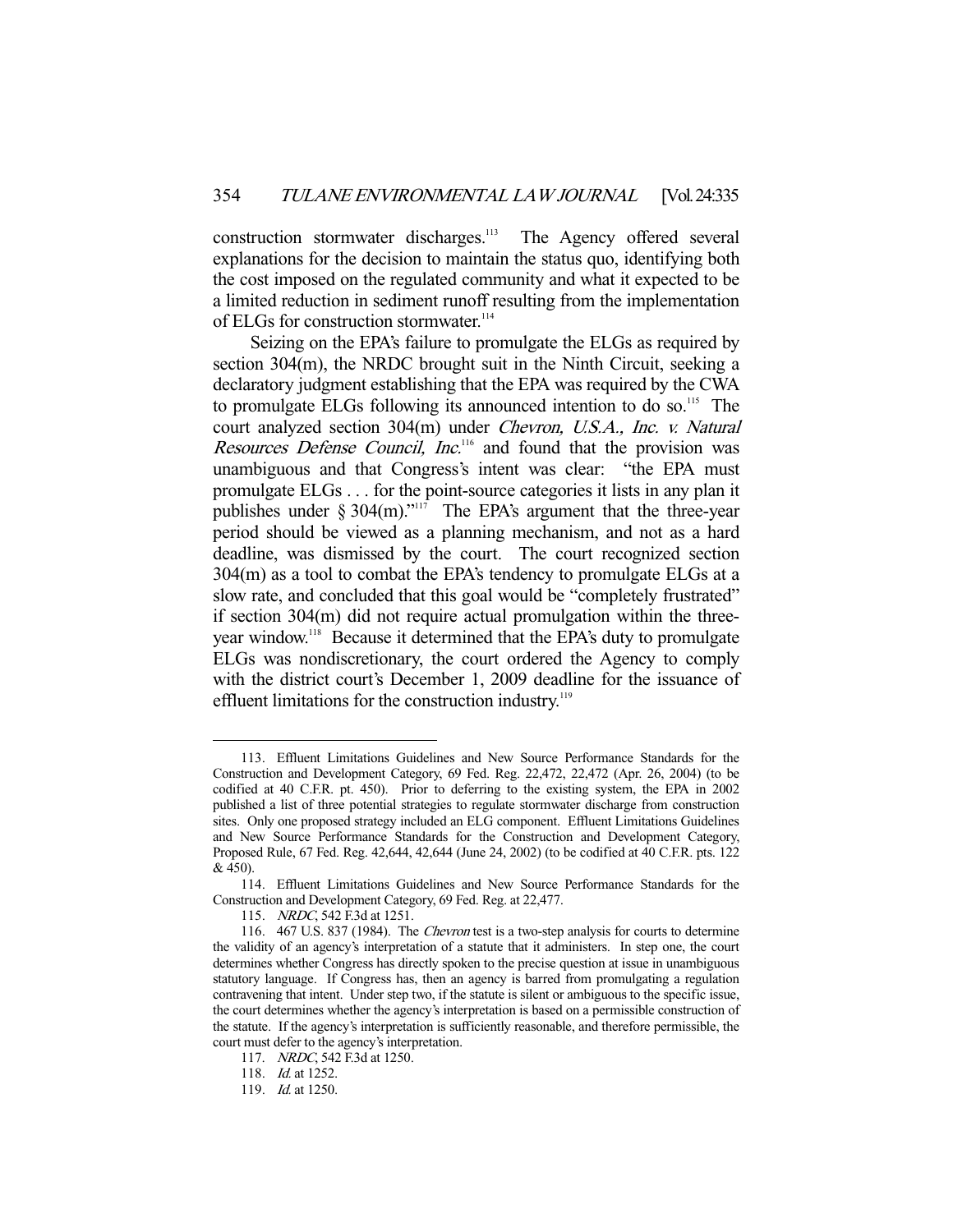## VIII. FINAL CONSTRUCTION STORMWATER RULE AND INDUSTRY **CHALLENGE**

The EPA responded to the court's order in NRDC with a decidedly ambitious rule. For the first time, the EPA applied a numeric ELG to construction stormwater, a regulatory mechanism that provides an objective picture of a site's environmental impact to both the builder and permitting authority.<sup>120</sup> All previous C&D stormwater policy, in its entire regulatory lifetime, focused on the types of technology required on-site to control pollutant discharge, never on an actual end-of-pipe measure of an individual site's impact on receiving waters. This numeric addition constituted a major shift in the way EPA approached construction stormwater regulation, and was, in general, a departure from the Agency's historically reluctant attitude towards stormwater regulation.

 Effluent Limitations Guidelines and Standards for the Construction and Development Point Source Category (December 1 Final Rule) was published in the Federal Register as a final rule on December 1, 2009, the exact deadline established by the district court in  $NRDC$ .<sup>[21</sup>] Acknowledging that there were no national performance standards or monitoring requirements for stormwater discharges from construction activities, the EPA characterized the new rule as the first national ELG and NSPS applicable to every construction site subject to NPDES permit requirements.122 The bulk of the new provisions were technology-based and altogether familiar. C&D dischargers were ordered to reach effluent reductions achievable under a BPT standard in six impact categories, relating principally to erosion controls, sedimentation controls, and pollution prevention measures.<sup>123</sup> The pollution prevention methods included prohibitions against discharges of fuels, oils, cleaning agents, and chemical compounds, identifying specifically those pollutants associated with on-site vehicles.<sup>124</sup> Both small and large construction activities were subject to the rule's provisions.<sup>125</sup> While these provisions are significant in that they apply as a nationwide minimum standard for on-site controls, the requirements were relatively uncontroversial and resembled the requirements of the current CGP.

 <sup>120.</sup> See Effluent Limitations Guidelines and Standards for the Construction and Development Point Source Category, 74 Fed. Reg. 62.996, 62,998 (Dec. 1, 2009) (to be codified at 40 C.F.R. pt. 450).

 <sup>121.</sup> Id.

 <sup>122.</sup> Id.

 <sup>123. 40</sup> C.F.R. § 450.21 (2010).

<sup>124.</sup> *Id.* § 450.21(e).

<sup>125.</sup> Id. § 450.11(a). Only C&D projects that disturbed less than one acre were exempt from the rule's provision.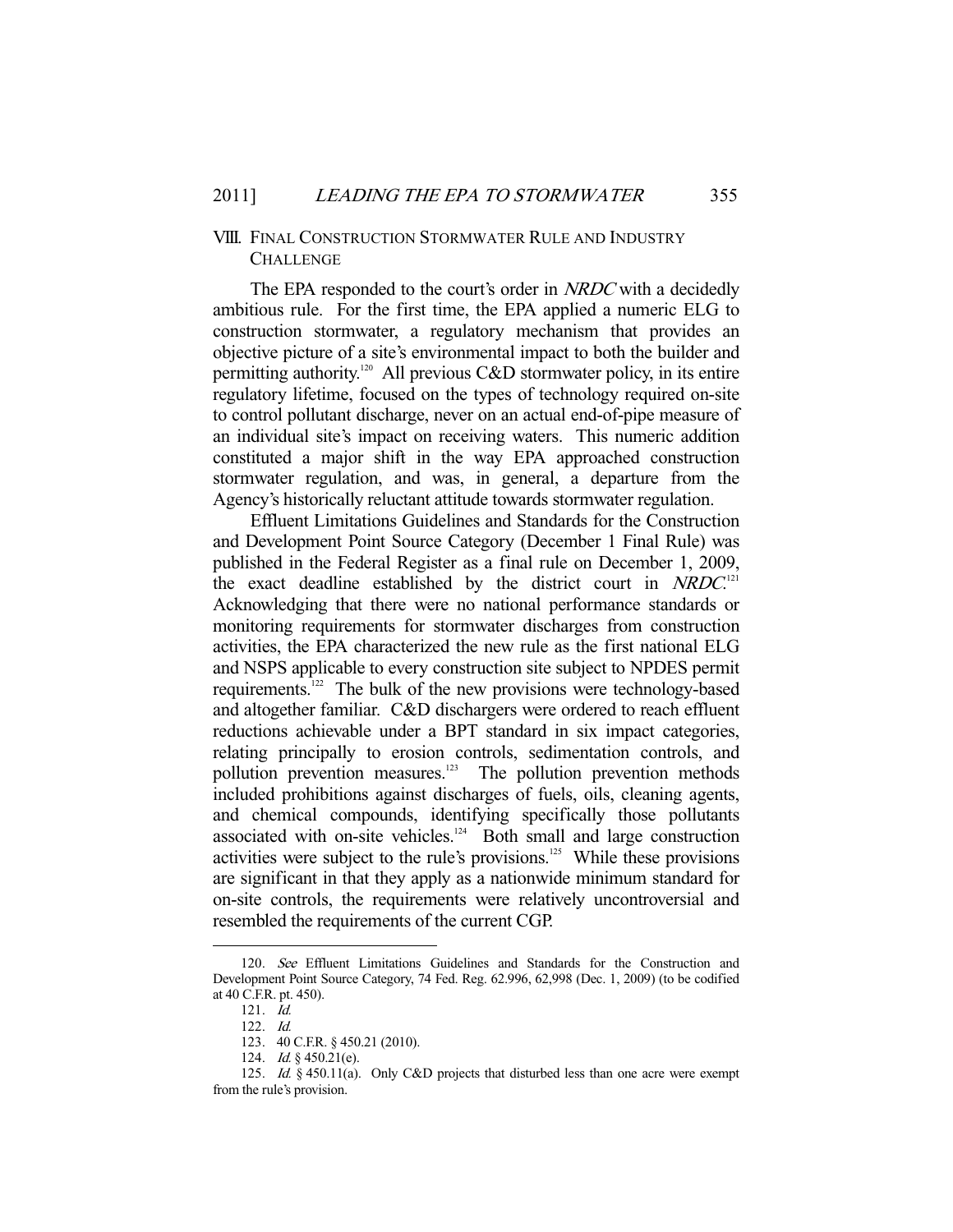Conspicuous among these familiar provisions was the numeric limitation on turbidity. It is important to remember that the court in NRDC required only that the EPA establish ELGs; the Agency could have promulgated exclusively nonnumeric guidelines similar to the rule's sediment and erosion control provisions and satisfied the court's order. Instead, the EPA elected to move regulations a step further and establish a numeric ELG measuring turbidity discharges.<sup>126</sup> Individual states had applied numeric limitations to construction permits, but the rule made the numeric ELG the national standard to be incorporated into every state CGP as well as EPA permits. The turbidity regulation set a daily maximum limitation of 280 nephelometric turbidity units (NTU), which is a measurement of the clarity of water as it leaves a construction site.<sup>127</sup> The rule is somewhat flexible in its use of the daily maximum measure, which uses the average of samples taken during a day to determine whether the turbidity level is below 280 NTU.<sup>128</sup> So, a high NTU reading, potentially tied to a short, violent rainstorm, is permissible as long as it is counteracted by low readings taken during the same day.

 The implementation of a numeric limitation is significant for two major reasons. First, it provides builders a means to gauge the actual effectiveness of sediment and erosion controls. By allowing a builder to quantifiably measure the success of its on-site controls, the builder can both determine the effectiveness of current controls and identify control technology or control placement that could be altered to ensure compliance with its NPDES permit. The numeric limitation is not an end unto itself; by complying with the 280-NTU limitation, a builder additionally demonstrates that its on-site control technologies are in compliance with the technology-based requirements for the C&D category.129 The EPA noted its compliance-minded motivation for including the turbidity ELG, stating that the numeric limitation was "the best way to quantifiably ensure industry compliance" with the CWA.<sup>130</sup>

 Second, the EPA is for the first time requiring builders to monitor turbidity levels and then report that data to permitting authorities. The monitoring requirement is such a departure from previous construction stormwater regulation that the EPA characterized the provision as a "sea

 <sup>126.</sup> Id. at § 450.22(a).

 <sup>127.</sup> Id.

 <sup>128.</sup> Effluent Limitations Guidelines and Standards for the Construction and Development Point Source Category, 74 Fed. Reg. 62,996, 63,048 (Dec. 1, 2009) (to be codified at 40 C.F.R. 450).

 <sup>129.</sup> Id. at 63,024-25.

 <sup>130.</sup> Id. at 63,024.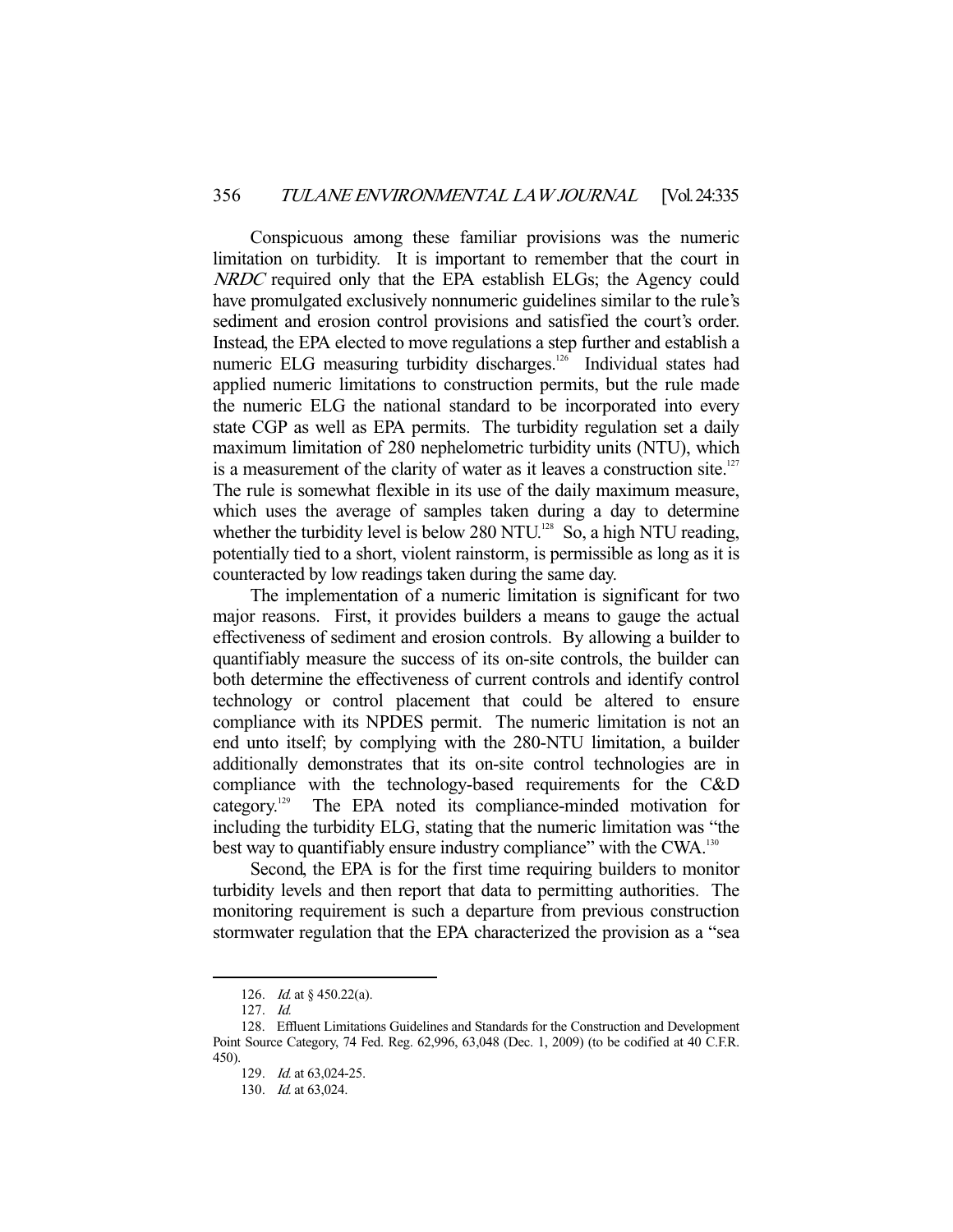change" for industry.<sup>131</sup> Prior to the December 1 Final Rule, the EPA had required only visual inspection of construction discharges in order to satisfy the requirements of a  $CGP<sup>132</sup>$  Under the new rule, the EPA, while leaving the establishment of monitoring and reporting procedures to permitting agencies, expects a permit holder to take at least three samples per day while a discharge event is occurring<sup>133</sup> (in the absence of rain or snowmelt, monitoring is not required) and expects a builder to submit a monthly report to its permitting authority.<sup>134</sup>

 In recognition of the regulatory shift imposed by this "sea change," the numeric turbidity ELG was to take effect in a phased four-year rollout.135 By August 1, 2011, construction activities disturbing twenty or more acres would be required to comply with the ELG; construction activities disturbing ten or more acres would be required to be in compliance by February 2, 2014.<sup>136</sup> The EPA expected the numeric limitation, once it is applied to the full ten-acre threshold, to affect more than 21,000 projects annually on a total of  $623,000$  acres of land.<sup>137</sup> The rule was in no way a superficial gesture; as issued in the December 1 Final Rule and once extended to the full ten-acre threshold, the EPA estimated that the rule would eliminate the discharge of seventy-seven percent of the pollutants currently discharged by construction sites.<sup>138</sup>

 The magnitude of the regulatory shift the new rule represented can be measured by the legal challenges filed shortly after its publication in the Federal Register. The Wisconsin Builder's Association (WBA) and National Association of Home Builders (NAHB) filed suit against the EPA in December 2009, arguing, among other things, that the EPA had failed to consider relevant site data in setting the 280-NTU guideline; the Small Business Administration (SBA) filed a petition that also claimed deficiencies in the data used to set the  $ELG$ <sup>139</sup> Specifically, the industry plaintiffs argued that the EPA based its conclusion that the 280-NTU limit was achievable using passive treatment systems on NTU data

 <sup>131.</sup> Id. at 63,050.

<sup>132.</sup> Id. at 63,047. Monitoring is already required under certain state CGPs, including California, Georgia, Oregon, Vermont, and Washington.

 <sup>133.</sup> Id. at 63,048.

<sup>134.</sup> *Id.* at 63,053.

 <sup>135. 40</sup> C.F.R. § 450.22(a) (2010).

<sup>136.</sup> Id. In recognition of the degree to which the amount of precipitation controls daily NTU, the turbidity limit did not apply to discharges resulting from a storm event in the same day that is larger than the local two-year, twenty-four-hour storm. Id.  $\S$  450.22(b).

 <sup>137.</sup> Effluent Limitations Guidelines and Standards for the Construction and Development Point Source Category, 74 Fed. Reg. at 63,024.

 <sup>138.</sup> Id. at 63,051.

<sup>139.</sup> EPA's Unopposed Motion, *supra* note 2.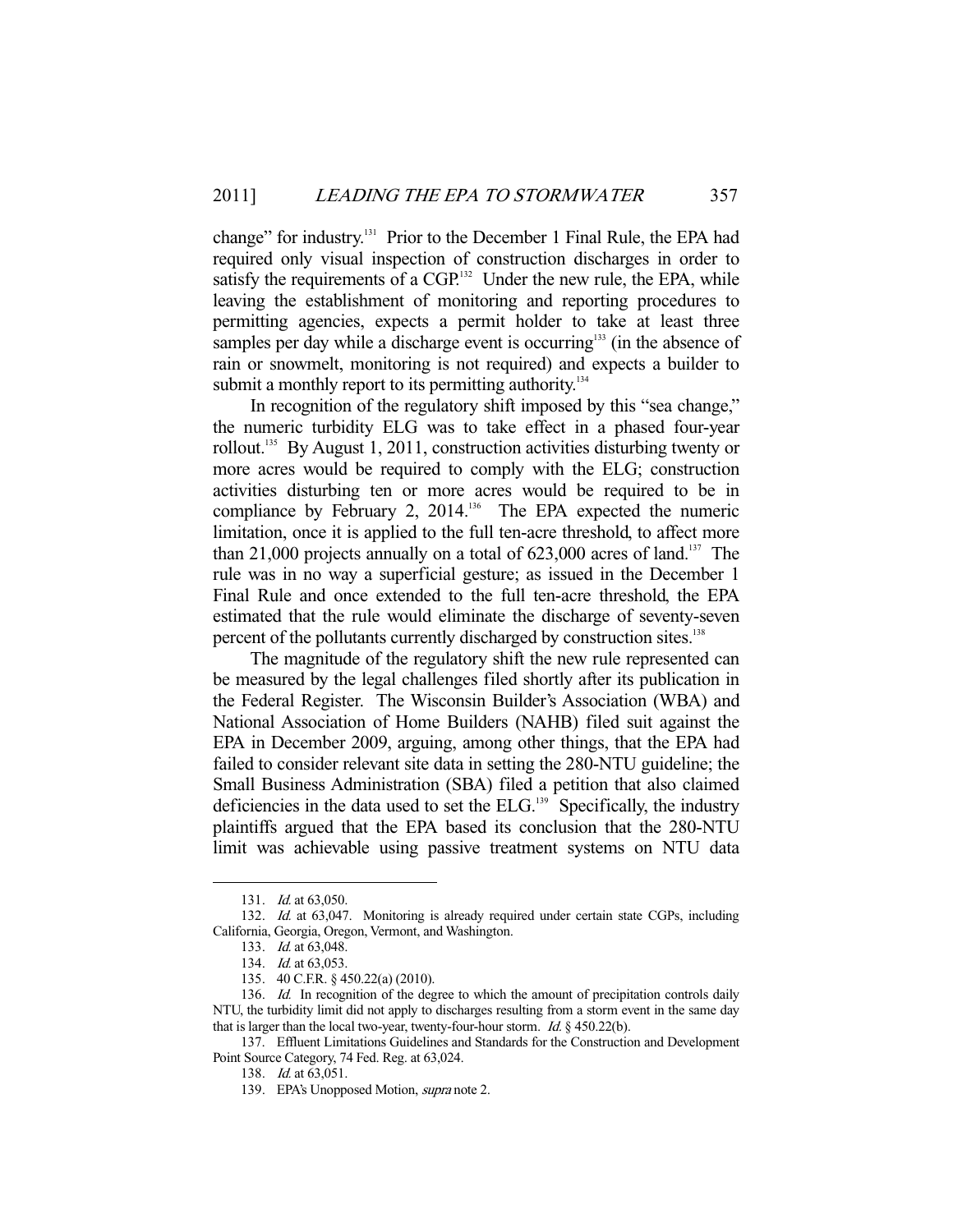collected from sites that actually employed active treatment systems—a costlier and more complicated method relying on the pumping of stormwater or mechanical filtration.<sup>140</sup> The Agency had quietly conceded as much in the final rule, noting that its analysis was not based on "actual firm-specific data," the standard data basis used when promulgating ELGs.141 The Agency blamed the short deadline imposed by the district court in NRDC for this failure.<sup>142</sup> The WBA additionally argued that the data relied on by the EPA to demonstrate the feasibility of the 280-NTU ELG actually supported a less stringent standard at 800 NTU.<sup>143</sup>

 In recognition of this deficiency in on-site passive treatment system data and what it characterized as subsequent improper interpretation, the EPA moved for an order vacating and remanding the numeric ELG back to the agency for eighteen months.<sup>144</sup> The EPA wanted an opportunity to "re-examine" the 280-NTU limit through another round of notice and comment rulemaking to "narrow or eliminate" the basis of industry claims and, if necessary, revise the ELG in order to defend it in court.<sup>145</sup> The balance of the rule, the erosion and sediment controls and pollutant regulations, would remain in effect during the remand. The United States Court of Appeals for the Seventh Circuit granted the EPA's motion on August 24,  $2010^{146}$ 

## IX. DECISION TIME: CONSIDERING THE NEW RULE AFTER REMAND

 With its numeric turbidity ELG remanded, and working under a court order to produce an effluent limitation by a fixed deadline, the EPA finds itself in a familiar position with a familiar issue to address: how should the Agency regulate stormwater discharges from the C&D category? The Ninth Circuit's holding in NRDC, coupled with the recent remand, create a defined regulatory space within which the EPA will address C&D stormwater discharges. NRDC established one boundary: the Agency is required by the CWA to promulgate some form of ELG to

 <sup>140.</sup> Brief for Plaintiff at 37-40, Wisc. Builders Ass'n v. EPA, Nos. 09-4113, 10-1247, 10- 1876 (7th Cir. July 9, 2010).

 <sup>141.</sup> Effluent Limitations Guidelines and Standards for the Construction and Development Point Source Category, 74 Fed. Reg. at 63,033.

 <sup>142.</sup> Id.

<sup>143.</sup> Brief for Plaintiff, *supra* note 140, at 37-38.

<sup>144.</sup> EPA's Unopposed Motion, supra note 2, at 4-5.

<sup>145.</sup> Id. at 5. Numeric limitations are historically vulnerable to industry claims of insufficient support data. See, e.g., Leather Indus. of Am. v. EPA, 40 F.3d 392 (D.C. Cir. 1994) (holding that the EPA had inadequate information to establish numeric limitations on sludge taken to municipal landfills).

 <sup>146.</sup> Order, Wisc. Builders Ass'n v. EPA, Nos. 09-4113, 10-1247, 10-1876 (7th Cir. Aug. 24, 2010).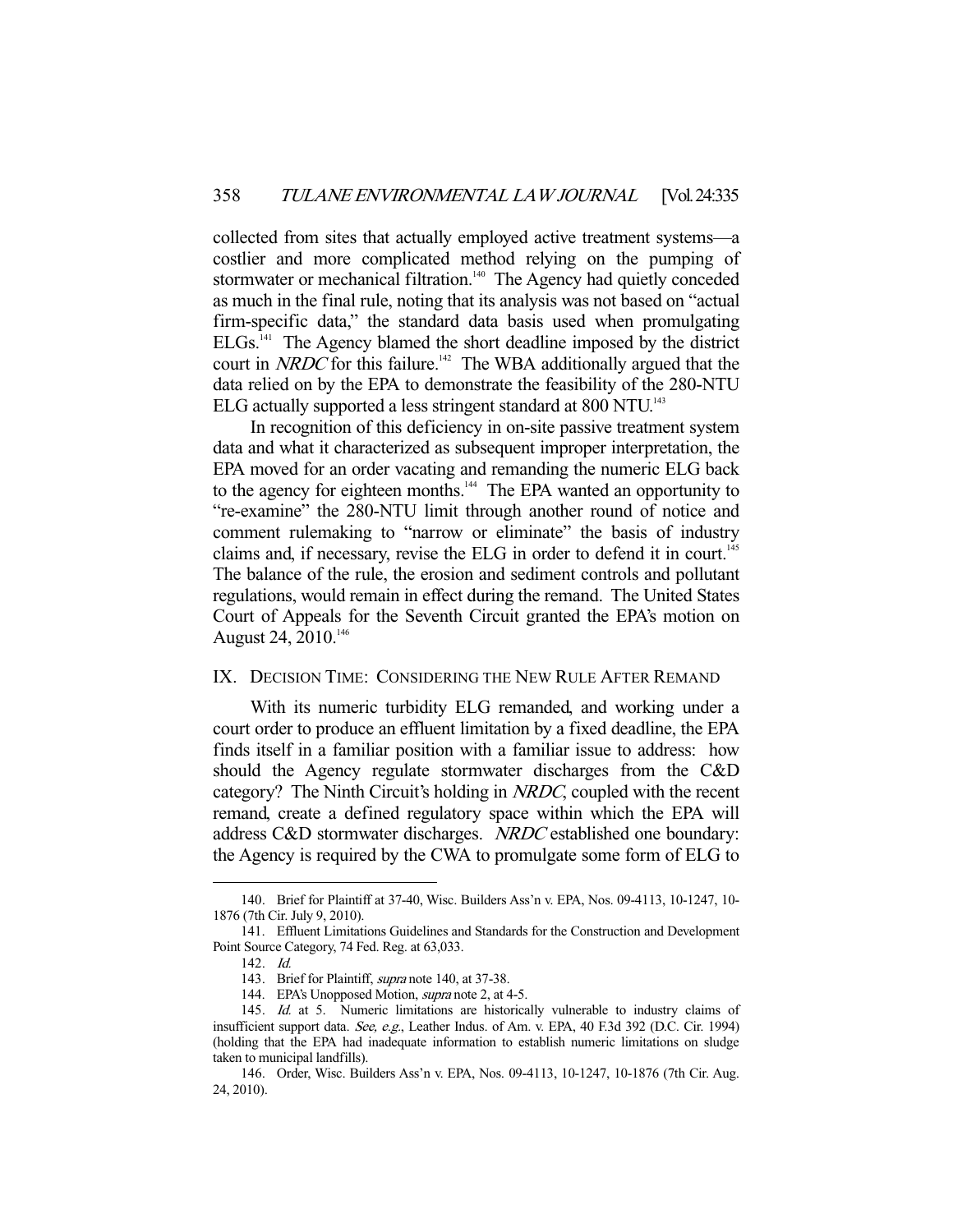regulate stormwater discharges from construction activities. The EPAinitiated remand presents the other boundary, which is measured from two possible points. Either the 280-NTU ELG provided in the December 1 Final Rule represents the proper level of regulation, and the requested remand simply provided the EPA an opportunity to cross legal Ts and dot legal Is to ensure that the ELG will survive any future industry attacks, or the 280-NTU limitation is an unfeasible value based on the analysis of inadequate data. In the latter scenario, any numeric turbidity limitation that emerges from the remand will be less restrictive or the EPA will abandon the numeric limitation and return to a nonnumeric standard.

 The EPA has several options in reconfiguring the ELG during this remand period. The Agency can choose to: (1) abandon numeric limitations in favor of traditional, nonnumeric technology-based limitations, (2) treat the numeric limitation as a benchmark rather than an obligation, (3) increase allowable daily average NTU, or (4) preserve the rule in its final rule form. Additionally, from a broad perspective, in this ruling the EPA is defining its role in the regulation of construction stormwater: will the Agency take the assertive posture it assumed under the new rule, or will it withdraw itself and leave innovation in stormwater regulation in the hands of state CGPs?

 Abandoning a numeric effluent limitation would weaken the EPA's regulatory grip on C&D discharges provided by the numeric ELG. Adopting this strategy would, in many ways, be a practical reversion to construction stormwater regulation before the December 1 Final Rule was issued. In place of the specific 280-NTU limitation, the acceptability of turbidity levels would be determined by a technologybased standard similar to the standards applicable to sedimentation and erosion under the December 1 Final Rule. The monitoring and reporting requirements would likely be vacated, as the data populating the reports—the numeric turbidity measures—would not exist. In the absence of a standard requiring regular site inspections by representatives of the permitting authority, the adoption of a nonnumeric limitation has the potential to continue present levels of noncompliance, which the EPA itself attributed to a lack of agency presence on-site.<sup>147</sup>

 A benchmark operates similarly to a numeric ELG. An acceptable numeric level of turbidity is determined, and permit holders are required to keep the daily average turbidity below that limitation. Benchmarks for turbidity have already been incorporated into some state construction

 <sup>147.</sup> Memorandum from Walker B. Smith, supra note 7, at 1.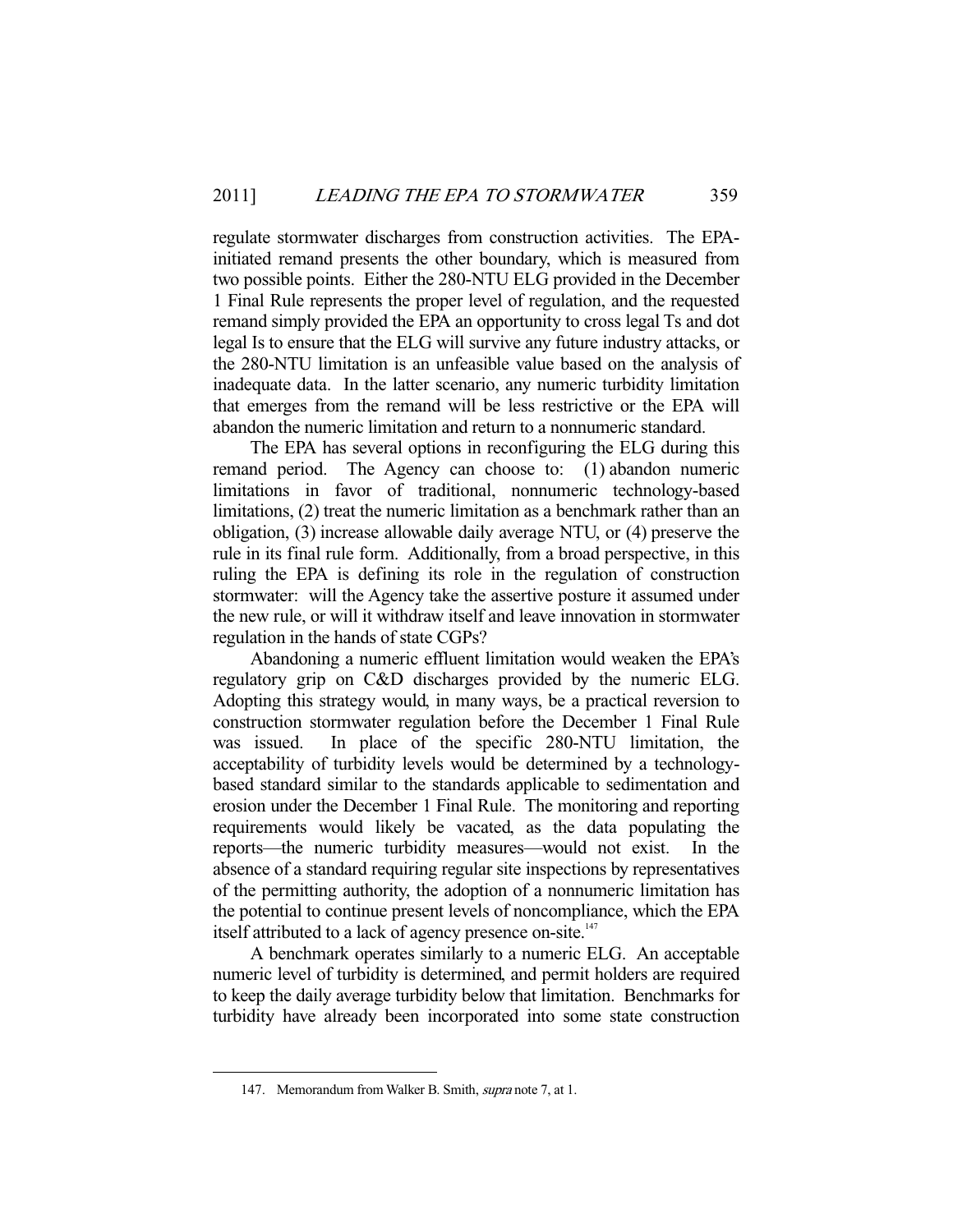permits, including those of Oregon and Georgia.<sup>148</sup> Unlike a numeric ELG, a daily average exceeding the permissible NTU is not a violation of the builder's NPDES permit. Instead, it would trigger a review process conducted by the permitting authority following notice from the builder of its noncompliance.<sup>149</sup> Benchmarks primarily serve to ensure that a site's SWPPP is successfully implemented.<sup>150</sup> In choosing between a numeric ELG and a benchmark, a permitting authority must consider the consequences and effects on industry compliance. While a benchmark violation initiates administrative review, discharges in excess of a numeric ELG result in civil penalties.<sup>151</sup> A benchmark that includes regular monitoring and reporting requirements has the potential to remedy many of the issues associated with previous C&D regulation if permitting authorities are given timely data allowing them to respond to noncompliance. But, from a motivational standpoint, it is unlikely that a benchmark, with its administrative penalty, will encourage builders to comply with regulations to the extent that a numeric ELG, with its significant civil penalty, can ensure compliance. The goal of the C&D effluent limitation is to increase industry compliance in order to prevent further degradation of receiving waters. The numeric turbidity ELG, as promulgated, is a more persuasive vehicle for that goal than a benchmark limitation.

 The EPA's third and fourth options preserve the numeric turbidity ELG at either its proposed 280-NTU level or at a less stringent level allowing a higher daily average NTU. The goal of the EPA in issuing its ELG should be increasing compliance with NPDES permits in order to reduce the discharge of pollutants from construction sites. As evidenced in other areas of environmental regulation, including the successful regulation of sulfur dioxide under the Clean Air Act,<sup>152</sup> once a pollutant is

 <sup>148.</sup> Effluent Limitations Guidelines and Standards for the Construction and Development Point Source Category, 74 Fed. Reg., 62,996, 63,025 (Dec. 1, 2009) (to be codified at 40 C.F.R. pt. 450). Oregon's benchmark is set at a stringent 160 NTU limit, while Georgia determines the permissible numeric limitations based on the size of a construction site in relation to the receiving watershed. Id.

 <sup>149.</sup> Id. at 63,023.

 <sup>150.</sup> Santa Monica Baykeeper v. Kramer Metals, Inc., 619 F. Supp. 2d 914, 922-23 (C.D. Cal. 2009).

 <sup>151.</sup> Effluent Limitations Guidelines and Standards for the Construction and Development Point Source Category, 74 Fed. Reg. at 63,025.

 <sup>152. 42</sup> U.S.C. § 7401 (2006). Title IV of the Clean Air Act addressed the emission of sulfur dioxide, a contributor to acid rain, in a two-phased cap-and-trade program. Phase I targeted larger power plants and capped emission rates at 2.5 mmBtu. Phase II expanded the pool of facilities subject to  $SO_2$  regulations and capped emissions rates at 1.2 mmBtu, with gradual annual reductions. By 2006,  $SO_2$  emissions had been reduced to 9.4 million tons, meeting the EPA's 9.5 million-ton limit four years ahead of schedule. See Acid Program 2007 Progress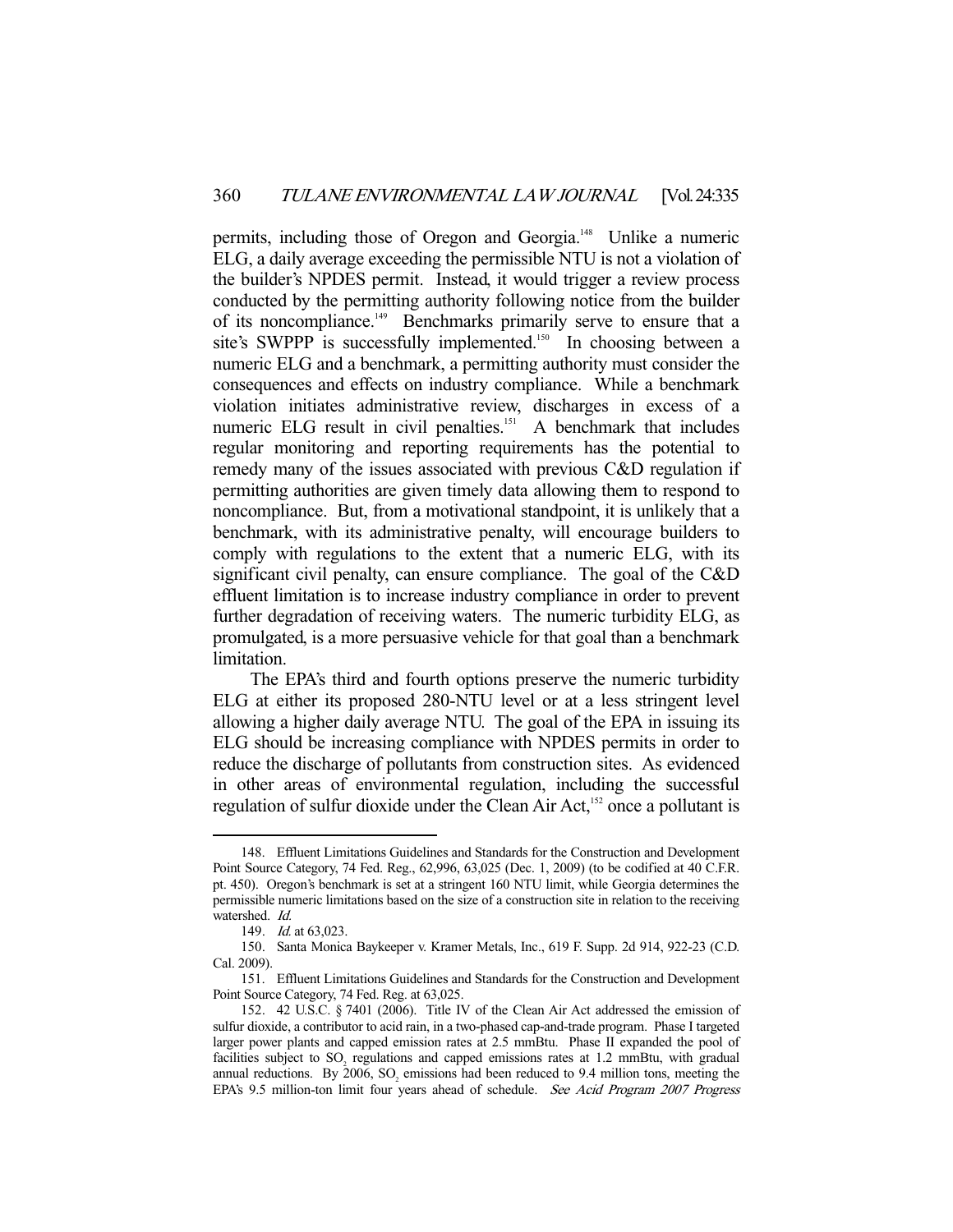regulated pursuant to a specific numeric limitation, future regulations are often able to ratchet down the level of permissible discharge. The CWA allows the EPA, when appropriate, to revise an effluent limitation annually, so the initial limitation in no way determines the eventual scope of regulation.153 With this in mind, the initial NTU level that the EPA selects may not be as important as the fact that the EPA has established a numeric limitation. From a pollution control perspective, a lower acceptable NTU level is the best regulation, as it would prevent the greatest amount of sediment pollution from entering receiving waters. However, from a long-term regulatory perspective, the most important EPA action is establishing a foothold numeric ELG. As discussed above, the evolution of construction stormwater regulation has been anything but swift, but its trajectory has been a consistent expansion—expanding the scope of its application to include smaller and smaller construction sites and increasing the technology standards for on-site pollution controls. The implementation of an initial numeric limitation is the next logical regulatory action. For this reason, the EPA should prioritize the promulgation of some form of numeric ELG for turbidity and then focus on reducing the level of permissible turbidity through further regulation.

 In many ways, turbidity is the ideal pollutant to serve in the EPA's numeric ELG pilot program. Turbidity can be measured on-site and relatively inexpensively<sup>154</sup> with a handheld turbidimeter, whereas another pollutant considered a candidate for numeric limitations, total suspended solids, requires off-site laboratory analysis.<sup>155</sup> The use of handheld testers provides builders the additional advantage of offering an immediate, realtime picture of the effectiveness of control technologies in their SWPPP. Also, as a so-called indicator pollutant because of the additional pollutants often absorbed by or comingled with turbidity-causing sediments, a measurement of turbidity provides a statement of the general water quality of a discharge; efforts to minimize turbidity will necessarily have a minimizing effect on these associated pollutants. In this sea change period, turbidity provides a relatively builder-friendly measure to ease the transition. A numeric turbidity ELG is essential as both a means for builders to gauge the effectiveness of on-site controls,

Report, EPA, http://www.epa.gov/airmarkt/progress/arp07.html (last visited Apr. 9, 2011); THE CLEAN AIR ACT HANDBOOK 426-28 (Robert J. Marineau, Jr. & David P. Novello eds., 2004).

 <sup>153.</sup> Clean Water Act § 304(b), 33 U.S.C. § 1314(b) (2006).

 <sup>154.</sup> At the time of this writing, February 2011, a product search for handheld turbidimeters yields results ranging in price from approximately \$700 to \$1000. One turbidimeter can be used to monitor simultaneous builds as well as on subsequent projects.

 <sup>155.</sup> Effluent Limitations Guidelines and Standards for the Construction and Development Point Source Category, 74 Fed. Reg. at 63,020.